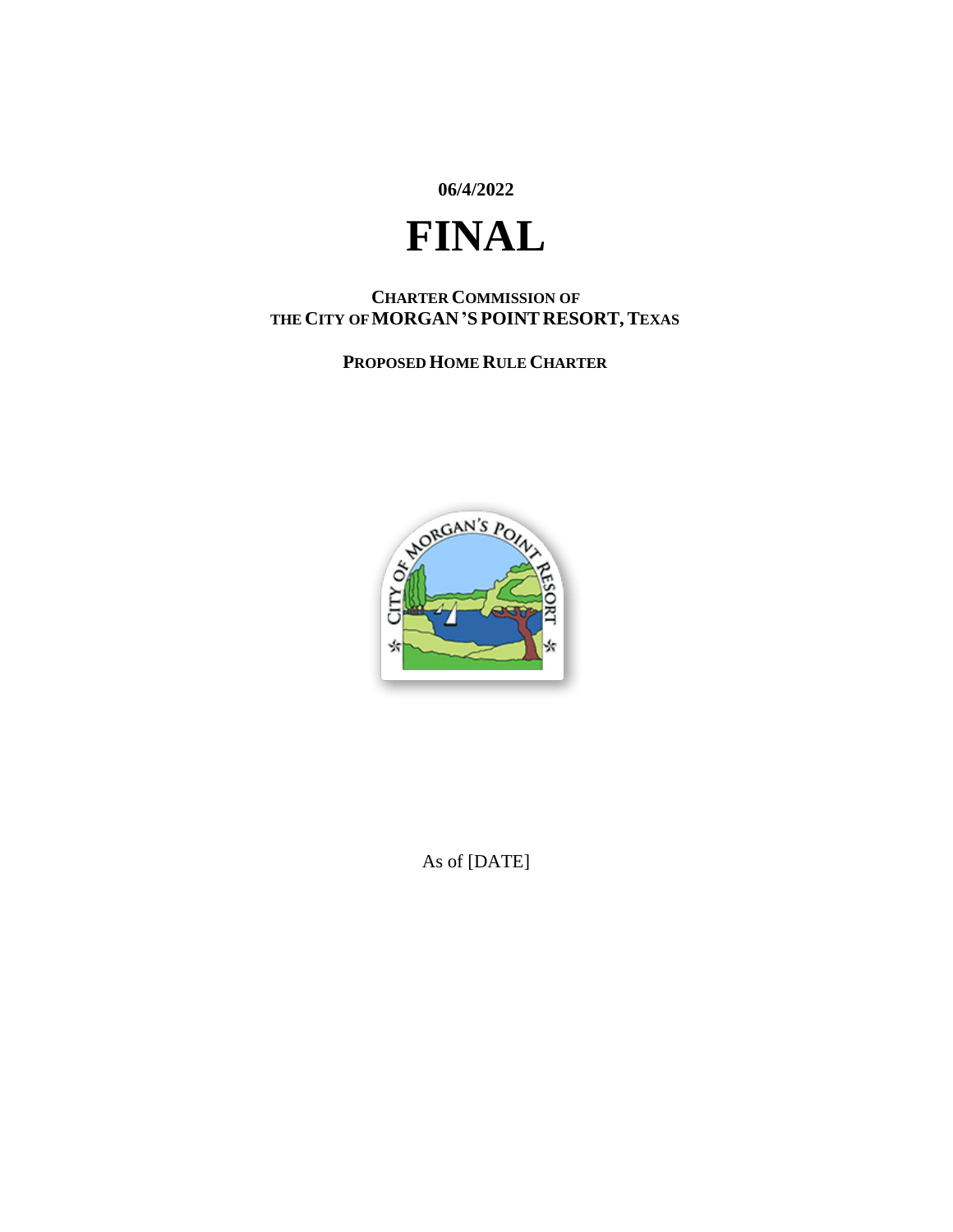#### **PREAMBLE**

We the people of the City of Morgan's Point Resort, Texas, under the constitution and laws of the State of Texas, in order to secure the benefits of local self-government and to provide for an honest and accountable council-manager government, do hereby adopt this Charter and confer upon the City the following powers, subject to the following restrictions, and prescribed by the following procedures and governmental structure. By this action, we secure the benefits of home rule and affirm the values of representative democracy, professional management, strong political leadership, citizen participation, diversity and inclusiveness, and regional cooperation.

## **ARTICLE I. FORM OF GOVERNMENT AND BOUNDARIES**

#### **Section 1.01 Form of Government**

- (a) The City shall have a "Council-Manager" form of government.
- (b) All powers of the City shall be vested in the Council, hereinafter referred to as the "City Council," which shall enact local legislation, adopt budgets, determine policies, and appoint the City Manager. The City Manager shall answer to the City Council for the execution of the laws and the administration of the government of the City.

#### **Section 1.02 Boundaries**

The boundaries of the City shall be the same as existed prior to the adoption and ratification of this Charter and as are more fully set out and described by the official city map of the City.

#### **Section 1.03 Extension of Boundaries, Annexation**

The boundaries of the City shall be the same as existed prior to the adoption and ratification of this Charter and as are more fully set out and described by the official city map of the City.

#### **Section 1.04 Extension of Boundaries,Dis-annexation**

Any area of the City may be disannexed pursuant to any procedure allowed under state law and whenever, in the opinion of the City Council, there exists within the corporate limits of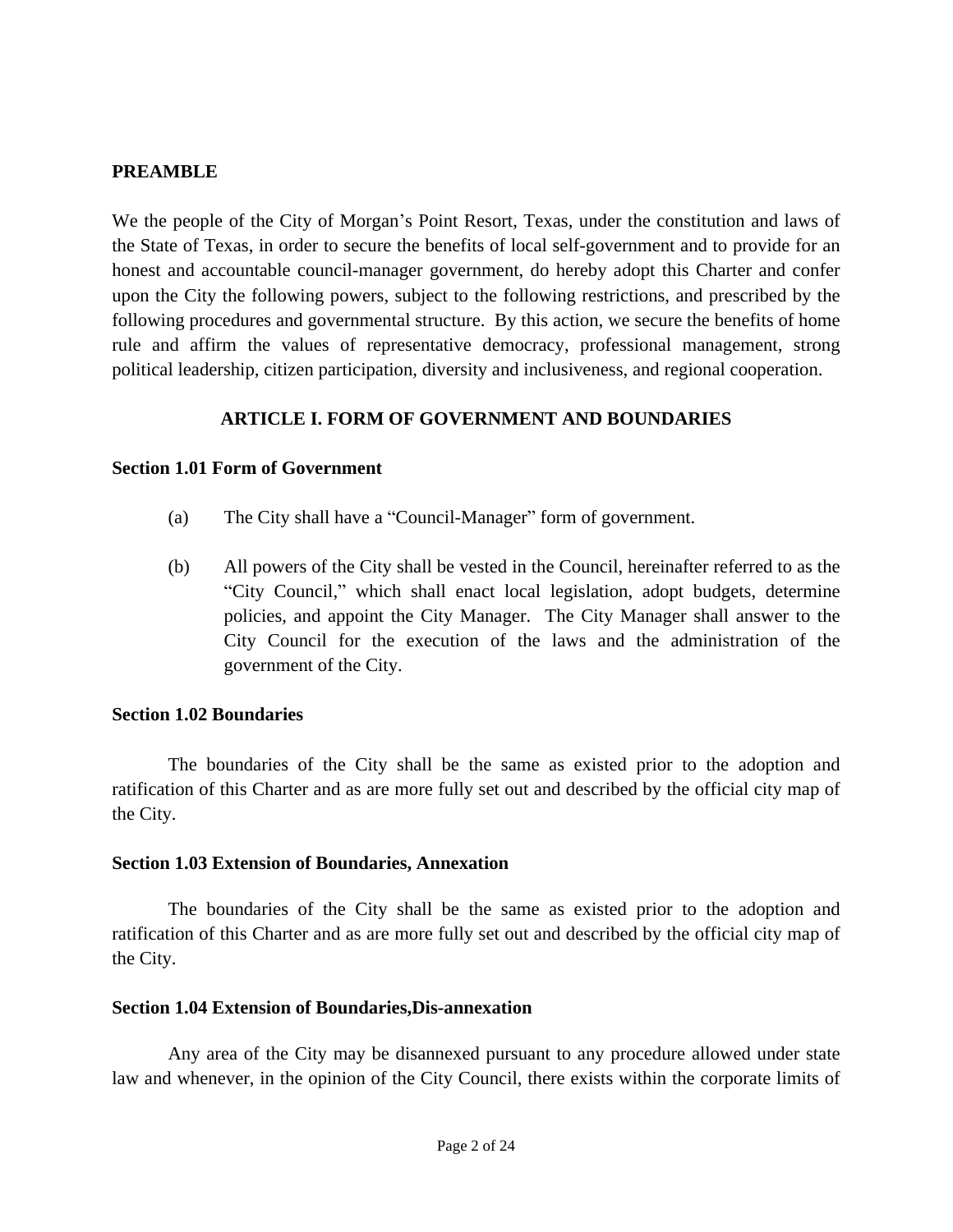the City a territory not suitable or necessary for City purposes, the City Council may discontinue said territory as part of the City by ordinance after conducting a public hearing on the matter.

# **ARTICLE II. POWERS OF THE CITY**

# **Section 2.01 General Powers**

The City shall have the power of local self-government to the fullest extent permitted by law, and shall have all powers possible for a city to have under the constitution and laws of the State of Texas as fully and completely as though they were specifically enumerated in this Charter, with all of the implied powers necessary to carry into execution those powers and those express and implied powers necessary for the government, interests, health, welfare, and good order of the City and its inhabitants.

# **Section 2.02 Intergovernmental Relations**

The City may exercise any of its powers or perform any of its functions, and may participate in the financing thereof, jointly or in cooperation, by contract or otherwise, with the Government of Texas or any agency thereof, with the federal government or any agency thereof, or with the government of any county, city or political subdivision to accomplish any lawful municipal purpose.

# **Section 2.03 Authority to Grant Franchises**

(a) The right of control and use of the public streets, highways, sidewalks, alleys, parks, public squares, and public places of the City is hereby declared to be inalienable by the City, except as may be provided by this Charter or other law, and no act or omission by the City Council or any officer or agent of the City shall be construed to grant, renew, extend, or amend by estoppel or indirection any right, franchise, or easement affecting said public streets, highways, sidewalks, alleys, parks, public squares, public places and other real property.

(b) To the full extent allowed by law, the City may require that any person, utility, or company making use of City streets, highways, sidewalks, alleys, parks, public squares, or other public places of the City to provide any service to the public first obtain the written consent of the City by license, permit, franchise, ordinance, or otherwise, which may be subject to certain terms and conditions at the discretion of the City Council.

(c) To the full extent allowed by law, the City may regulate the rates, charges, fees, operations, and services of any person, utility, or entity providing water, wastewater, electricity, natural gas, telephone, telecommunications, cable television, taxicab, bus, solid waste, transportation, or similar service to the public within the City.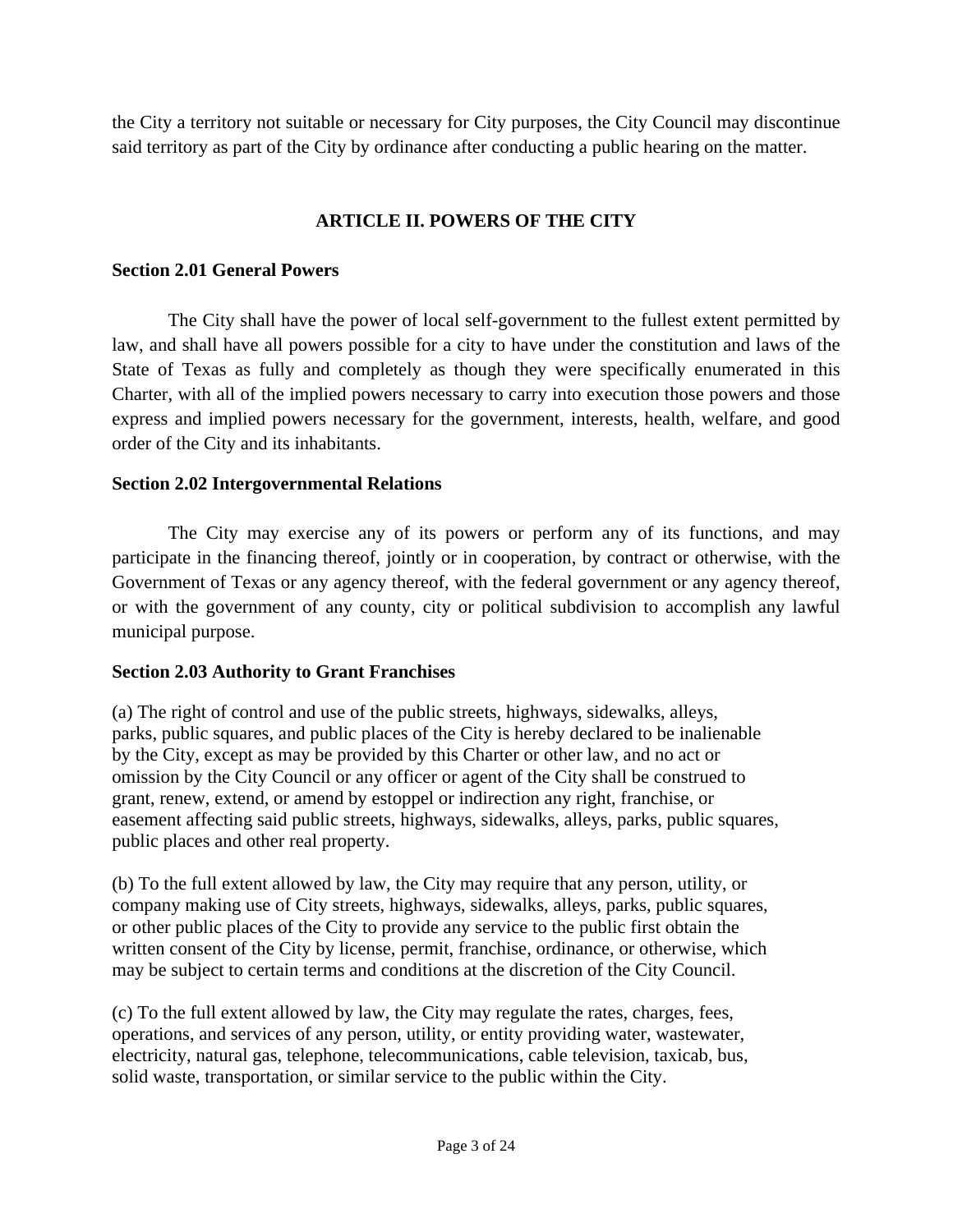(d) The vote required to grant a franchise shall be a majority of the entire City Council. A franchise may not be granted for more than twenty (20) years**.**

# **ARTICLE III. THE CITY COUNCIL AND MAYOR**

## **Section 3.01 Qualifications**

The Mayor and each Council Member shall meet and maintain the following qualifications to be eligible for office:

- (a) Be a United States citizen;
- (b) Have resided continuously in the corporate limits of the City for the previous 365 days at the time of filing for office;
- (c) Be a registered voter in the City;
- (d) Be at least 21 years of age at the time of filing for office;
- (e) Not be indebted to the City; and
- (f) Satisfy any other eligibility requirements prescribed by this Charter or other law for the office for which they are a candidate.

# **Section 3.02 Judge of Qualifications**

The City Council is the final judge of all city elections and of the qualifications of its members and of any other elected officials of the City.

# **Section 3.03 Number, Selection, and Term**

The membership of City Council (members of City Council) shall be composed of six (6) Council Members plus the Mayor. Each Council Member shall be elected by place and by a plurality vote from the candidates running for that place, to serve for two (2) year staggered terms. The Mayor shall be elected by plurality vote.

# **Section 3.04 Compensation and Expenses**

The Mayor and each Council Member shall be reimbursed for travel and out-of-pocket expenses incurred in the performance of their official duties. The policy regulating payment of expenses incurred in performance of official duties shall be determined by the City Council.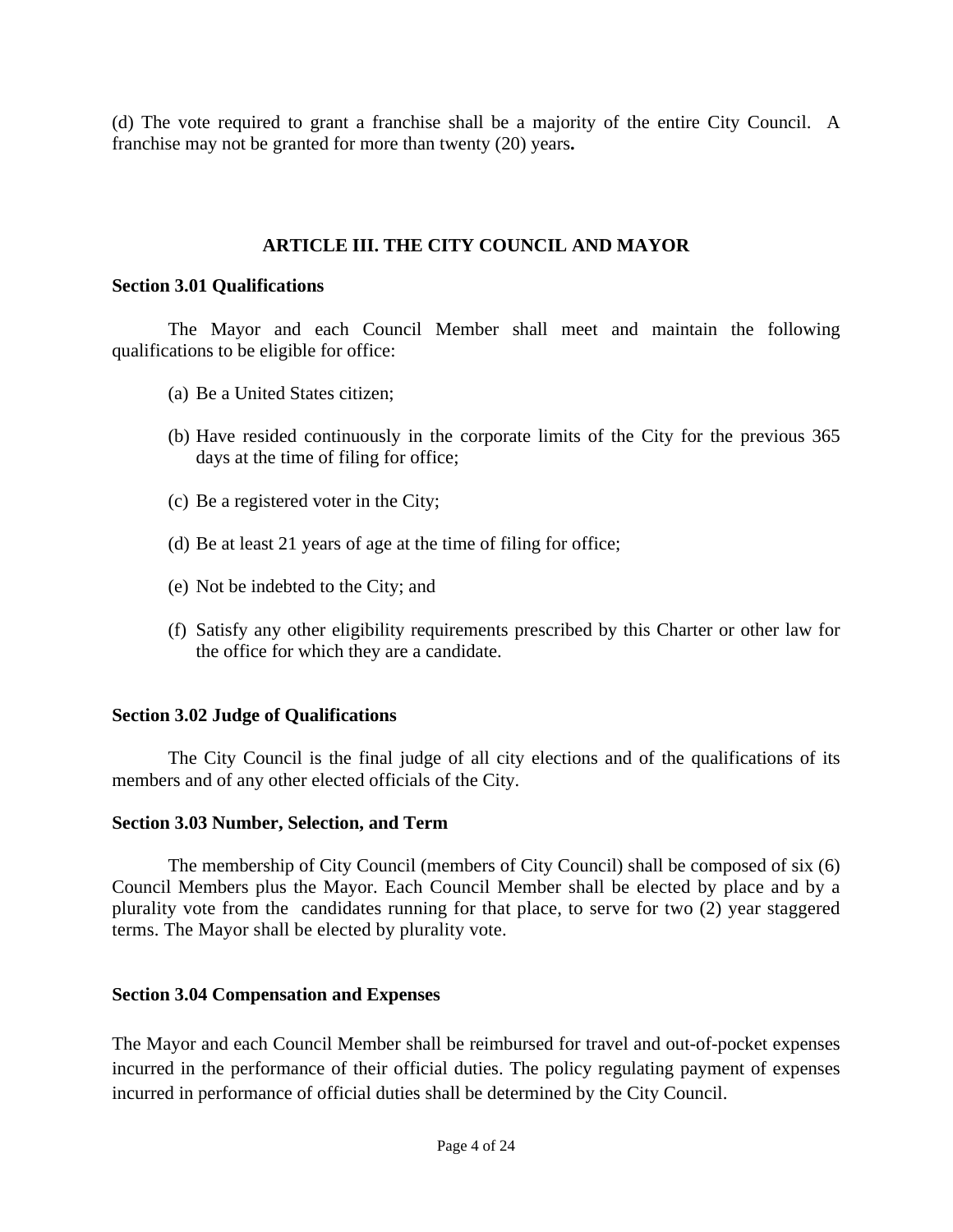## **Section 3.05 General Powers and Duties of the City Council**

- (a) The City Council shall confirm or refuse to confirm and may remove the members of all boards and commissions of the City.
- (b) All powers of the City shall be vested in the City Council, except as otherwise provided by law or by this Charter and the City Council shall provide for the exercise thereof and for the performance of all duties and obligations imposed on the City by law or by this Charter. By way of illustration but not limitation, the powers and duties of the City Council shall include the following:
	- 1) The City Council shall have power to inquire into the conduct of any office, department, agency, officer, or employee of the city and to make investigations as to municipal affairs and for that purpose may subpoena witnesses, administer oaths, and compel the production of books, papers, and other evidence. Failure to obey such subpoena or to produce books, papers or other evidence as ordered under the provisions of this section shall constitute a Class C Misdemeanor.

# **3.06 Prohibitions**

- (a) No member of City Council shall be employed in or appointed to the positions of City Manager, Acting City Manager, City Attorney, or Department Head until 365 days after the expiration of the term for which he/she was elected to the City Council and for any other compensated City position until 365 days after the expiration of the term for which he/she was elected to the City Council. This subsection shall not apply to a volunteer who receives a stipend that is the same as the stipend received by other similarly situated volunteers.
- (b) No member of City Council shall accept or admit liability or pay any claim for damages asserted against the City. City Council shall not accept or admit liability without first obtaining a written opinion from the City Attorney regarding the City's liability therein and only then upon a majority vote of the City Council.
- (c) Neither the City Council nor any Council Member shall in any manner control or demand the appointment or removal of any administrative officer or employee of the City whom the City Manager or any subordinate of the City Manager is empowered to appoint, but the City Council may express its views and fully and freely discuss with the City Manager anything pertaining to the appointment, removal, or both, of such officers and employees.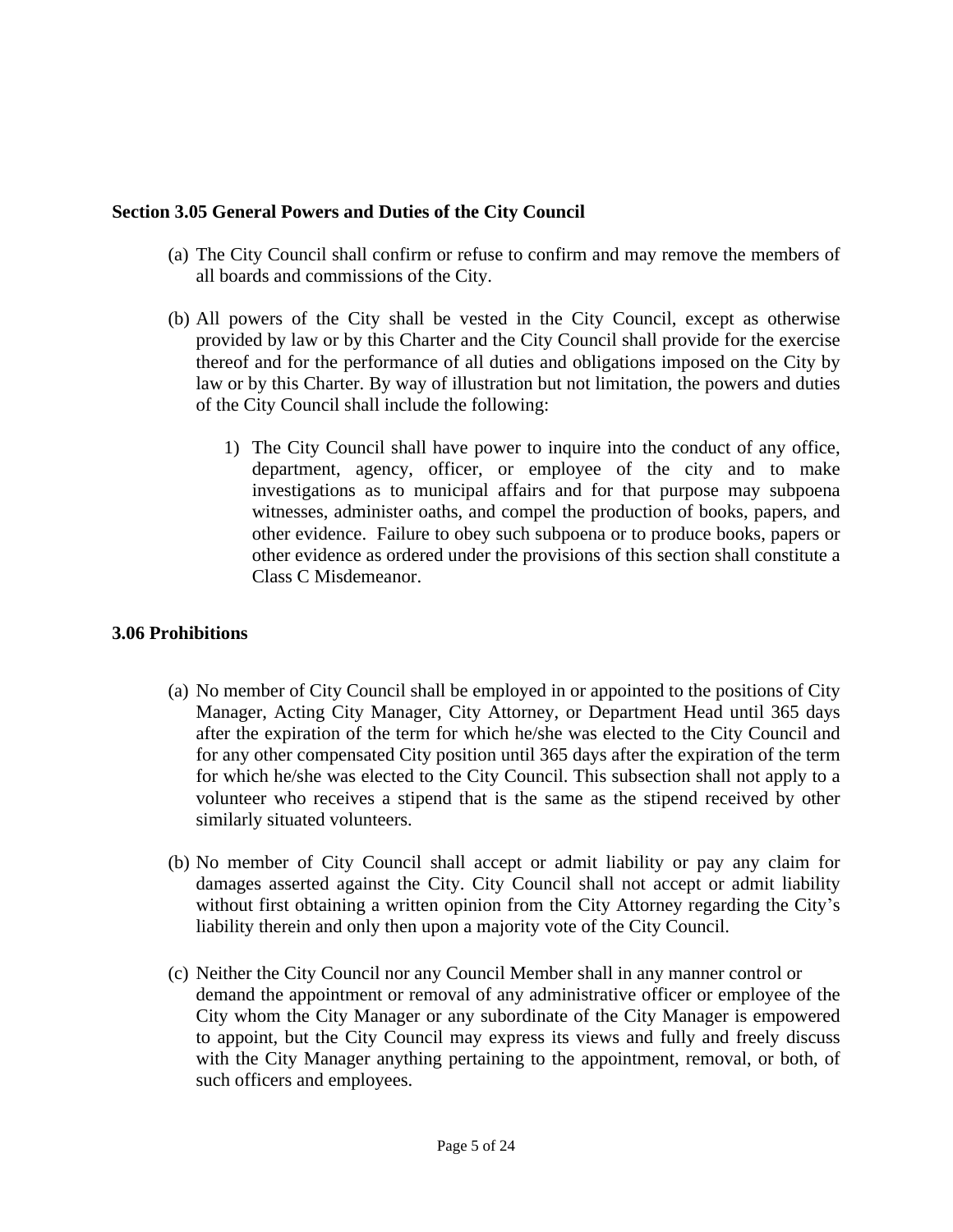(d) Except for inquires and investigations authorized by this Charter, the City Council and each Council Member shall deal with officers and employees of the City who are subject to the direction and supervision of the City Manager solely through the City Manager, and neither the City Council nor any Council Member shall give orders to any such officer or employee, either publicly or privately.

# **Section 3.07 Powers and Duties of the Mayor**

Except as otherwise provided by this Charter or other law, the Mayor shall have the following powers and duties:

- (a) The Mayor shall annually address the City Council as to the State of the City.
- (b) The Mayor shall be the presiding officer of the City Council and shall be recognized as the head of the City government for all ceremonial purposes, for emergency management purposes and by the governor for purposes of military law.
- (c) The Mayor shall, when authorized as necessary by the City Council, sign all official documents.
- (d) The Mayor may debate and discuss any matters before the City Council and vote.
- (f) The Mayor shall nominate all members of boards and commissions.

# **Section 3.09 City Council Meetings**

- (a) The Mayor and the City Council shall meet on a regular monthly basis (regular meeting) at a time and place determined by resolution of the City Council.
- (b) The Mayor may call a special meeting and shall call a special meeting on the request of two (2) Council Members or the City Manager.
- (c) Four (4) Council Members or the Mayor and three (3) Council Members shall constitute a quorum for the purpose of transaction of business, and any action of the Council, except as provided in this Charter or other state statute, shall be valid or binding when adopted by a majority vote (at least 4) of the total City Council.
- (d) A supermajority vote shall be defined as a majority vote, defined below plus one extra vote.
- (e) Unless otherwise provided by this Charter or other law, each vote, order, decision, or other action taken by the City Council shall require the affirmative vote of a majority of the entire City Council, provided that any abstention not required by law shall be counted as a vote against the matter under consideration. For purposes of this subsection, a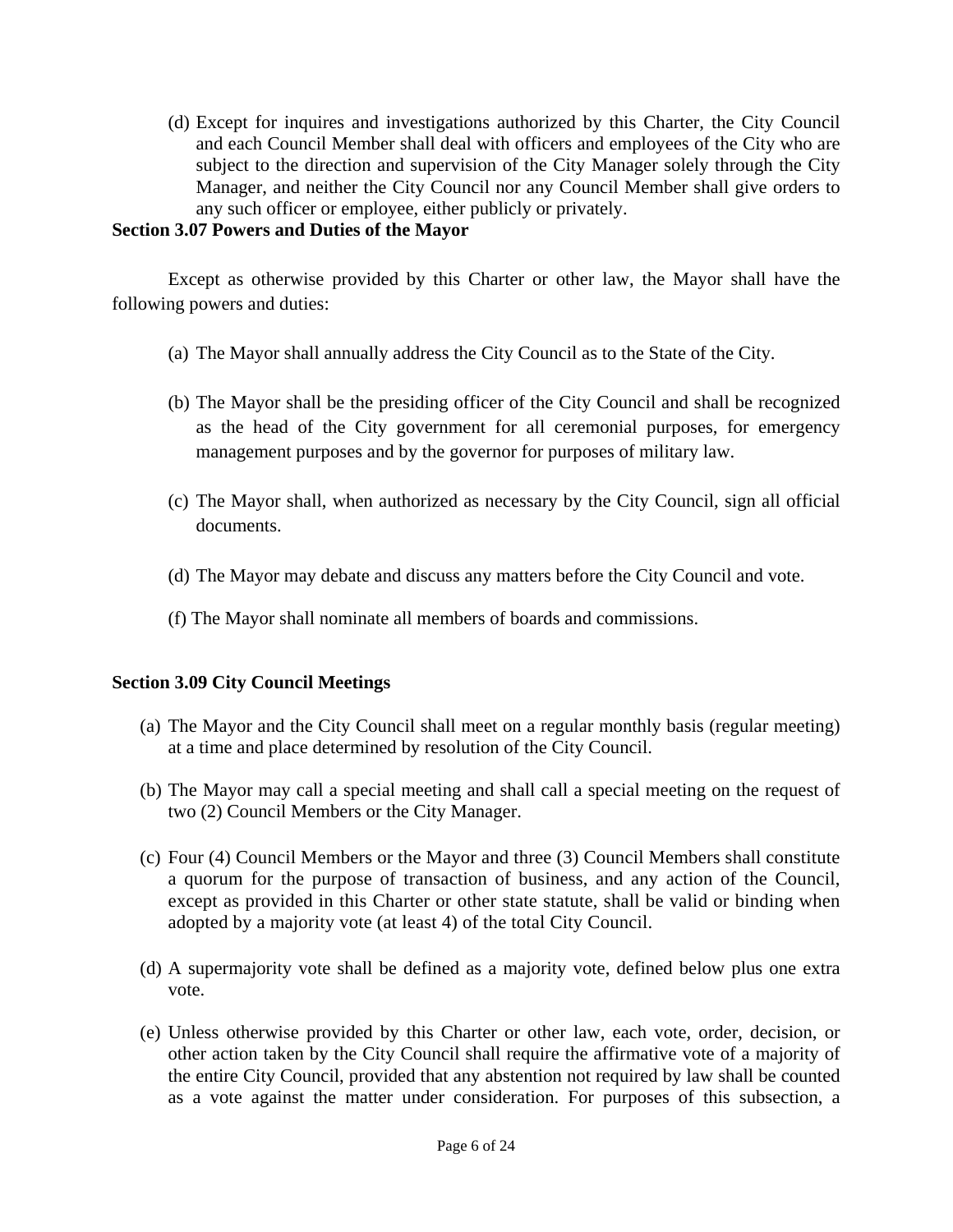majority shall mean the next closest integer greater than one-half of the entire City Council, provided that any one or more Council Members required by law to abstain from voting on a particular matter shall be excluded for purposes of determining the majority.

- (f) The City Council shall adopt rules of procedure governing all meetings of the City Council, which shall provide for comments from the public at all regular meetings, subject to such limitations as may be imposed by the City Council.
- (g) Items may be placed on an agenda as follows:

Outside of meeting: Mayor City Manager A council member with the concurrence of a  $2<sup>nd</sup>$  council member During a meeting, for a future agenda Mayor City Manager A council member by motion with a 2nd by another council member

(h) At the first regular meeting of the City Council after each general election, the City Council shall elect one Council Member to serve as Mayor Pro Tempore until the City's next general election. If the Mayor fails, is unable, or refuses to act, the Mayor Pro Tempore shall perform the Mayor's duties. If the Mayor and the Mayor Pro Tempore are both absent, any Council Member may be appointed to preside at the meeting.

# **Section 3.10 Vacancies**

- (a) The office of a Council Member or office of the Mayor shall become vacant upon death, resignation, removal from office by recall, forfeiture of his/her office or by failure to maintain residency within the city limits or any other qualification referenced in Article III above.
- (b) All vacancies shall be filled pursuant to state law. The City Council may appoint to fill a single vacancy. For more than one vacancy then the vacancies must be filled by a special election.
- (c) A person elected to fill a vacancy serves until the next regular election at which the affected office is to be elected (partial term). The original term of the vacant office shall not be altered.
- (d) If the Mayor or a Council Member is absent for three (3) consecutive regular meetings, then the Mayor's or Council Member's office, as applicable, is considered vacant, unless the absent Mayor or Council Member: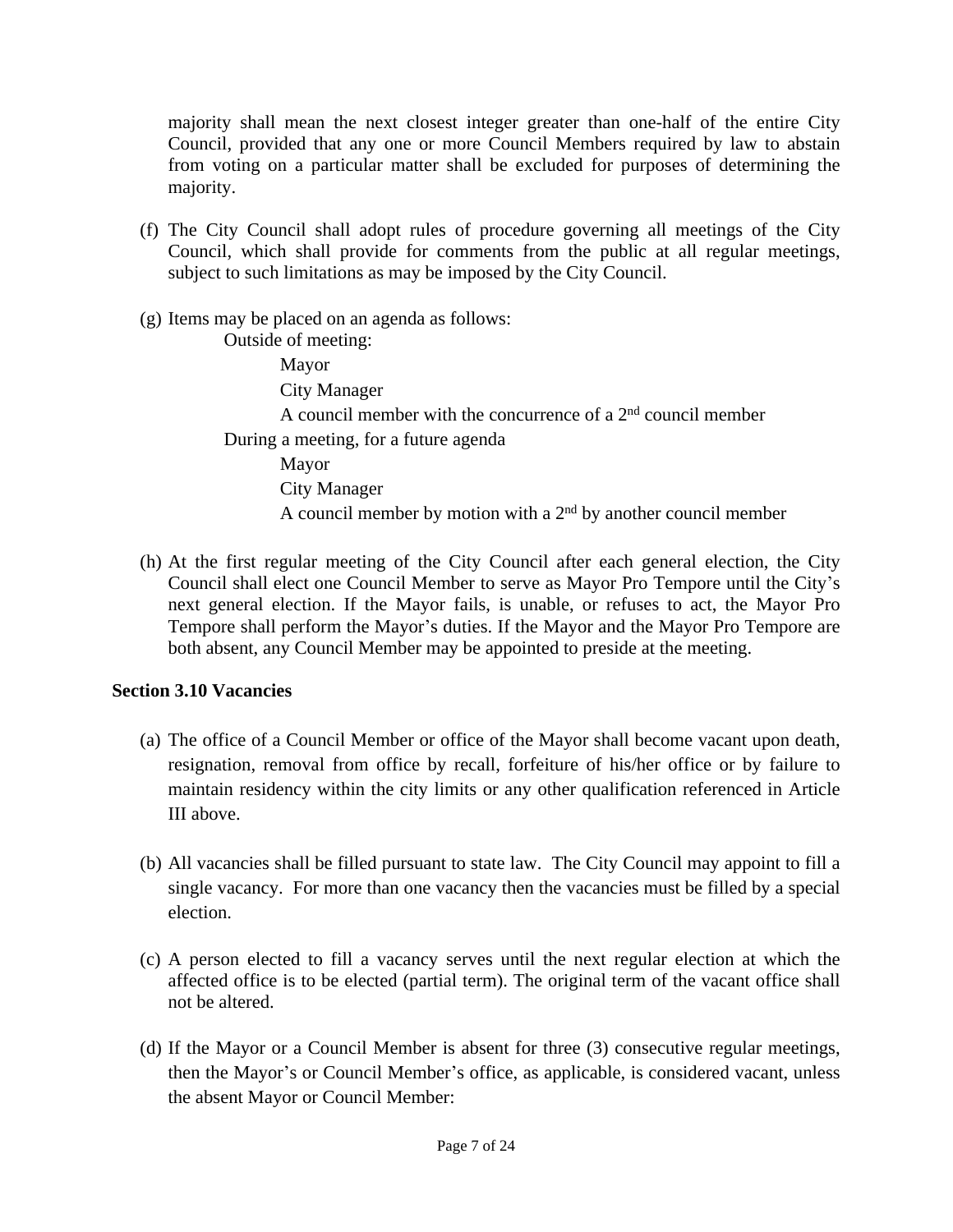- 1) Was absent due to an illness and the absence is excused afterward by the Mayor or if the Mayor is absent, then by the Mayor Pro Tem; or
- 2) First obtained a leave of absence at a regular meeting from the Mayor.

# **ARTICLE IV. CITY ADMINISTRATION**

## **Section 4.01 City Manager Qualifications, Appointment and Compensation**

- (a) The City Council shall appoint, by a majority vote of the entire City Council, a City Manager who shall be chosen solely on the basis of executive and administrative training, experience, and ability. The City Manager may not be required to reside within the City.
- (b) The City Manager shall have an employment contract with the City of Morgan's Point Resort, which shall be approved by a majority vote of the entire City Council, shall be for an indefinite term, shall fix the compensation of the City Manager, and shall provide for review of the City Manager at least once but not more than twice per year.
- (c) The City Manager may be removed only by a super-majority of the entire City Council but only after an opportunity is given to the City Manager to present his or her side to the City Council.

# **Section 4.02 City Manager Powers and Duties**

- (a) The City Manager shall be the chief executive officer of the City, responsible to the City Council for the management of all City affairs placed in the City Manager's charge by or under this Charter.
- (b) The City Manager shall:
	- 1) Appoint all department heads, subject to the approval of the City Council which approval shall only be necessary for the positions of Police Chief, Fire Chief, Finance Director, City Secretary;
	- 2) Appoint and suspend or remove all City employees and appointive administrative officers provided for, by, or under this Charter, except as otherwise provided by this Charter or other law. The City Manager may authorize any administrative officer subject to the City Manager's direction and supervision to exercise these powers with respect to subordinates in that officer's department, office, or agency;
	- 3) Direct and supervise the administration of all departments, offices, and agencies of the City, except as otherwise provided by this Charter or other law;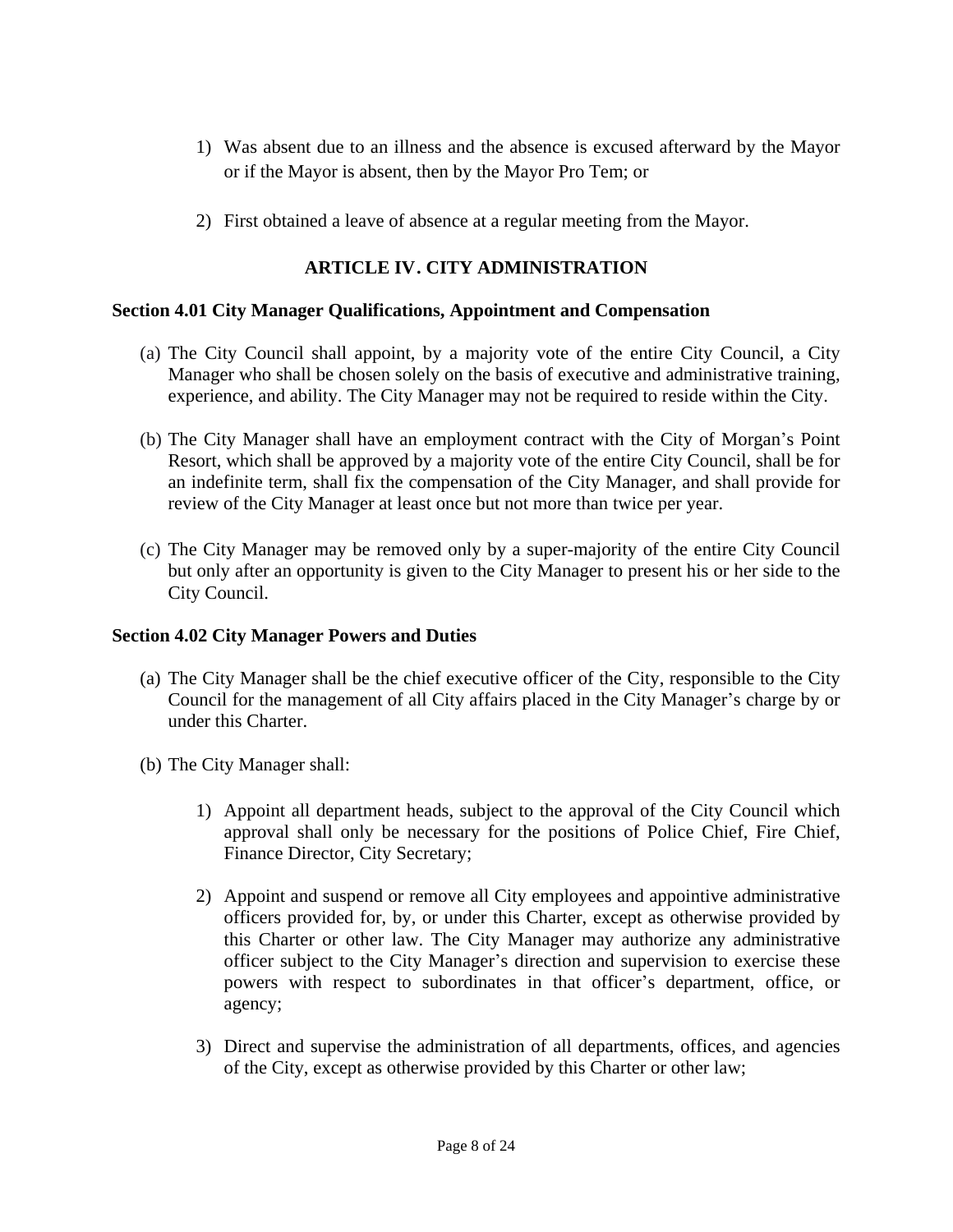- 4) Attend all open meetings of the City Council. The City Manager shall attend closed executive sessions of City Council unless otherwise instructed by the City Council for instance a discussion covering his employment. The City Manager shall have the right to take part in discussion but shall not vote;
- 5) See that all laws, provisions of this Charter, and acts of the City Council, subject to enforcement by the City Manager or by officers subject to the City Manager's direction and supervision, are faithfully executed;
- 6) Prepare an annual budget designed to accomplish the goals and objectives established by the City Council, submit it to the City Council for approval and be responsible for its faithful administration after adoption;
- 7) Submit to the City Council and make available to the public a complete report on the finances and administrative activities of the City as of the end of each fiscal year;
- 8) Make such other reports as the City Council may require concerning operations;
- 9) Keep the City Council fully advised as to the financial condition and future needs of the City;
- 10) Make recommendations to the City Council concerning the affairs of the City and facilitate the work of the City Council in developing policy;
- 11) Provide staff support services for the Mayor and Council Members;
- 12) Assist the City Council to develop long term goals for the City and strategies to implement these goals;
- 13) Encourage and provide staff support for regional and intergovernmental cooperation;
- 14) Promote partnerships among City Council, staff, and citizens in developing public policy and building a sense of community;
- 15) The City Manager shall have the authority to execute on behalf of the City, standard form documents, including but not limited to deeds, releases of liens, rental agreements, easements, right-of-way agreements, joint use agreements, and other similar documents.
- 16) Perform such other duties as are specified in this Charter or may be required by the City; and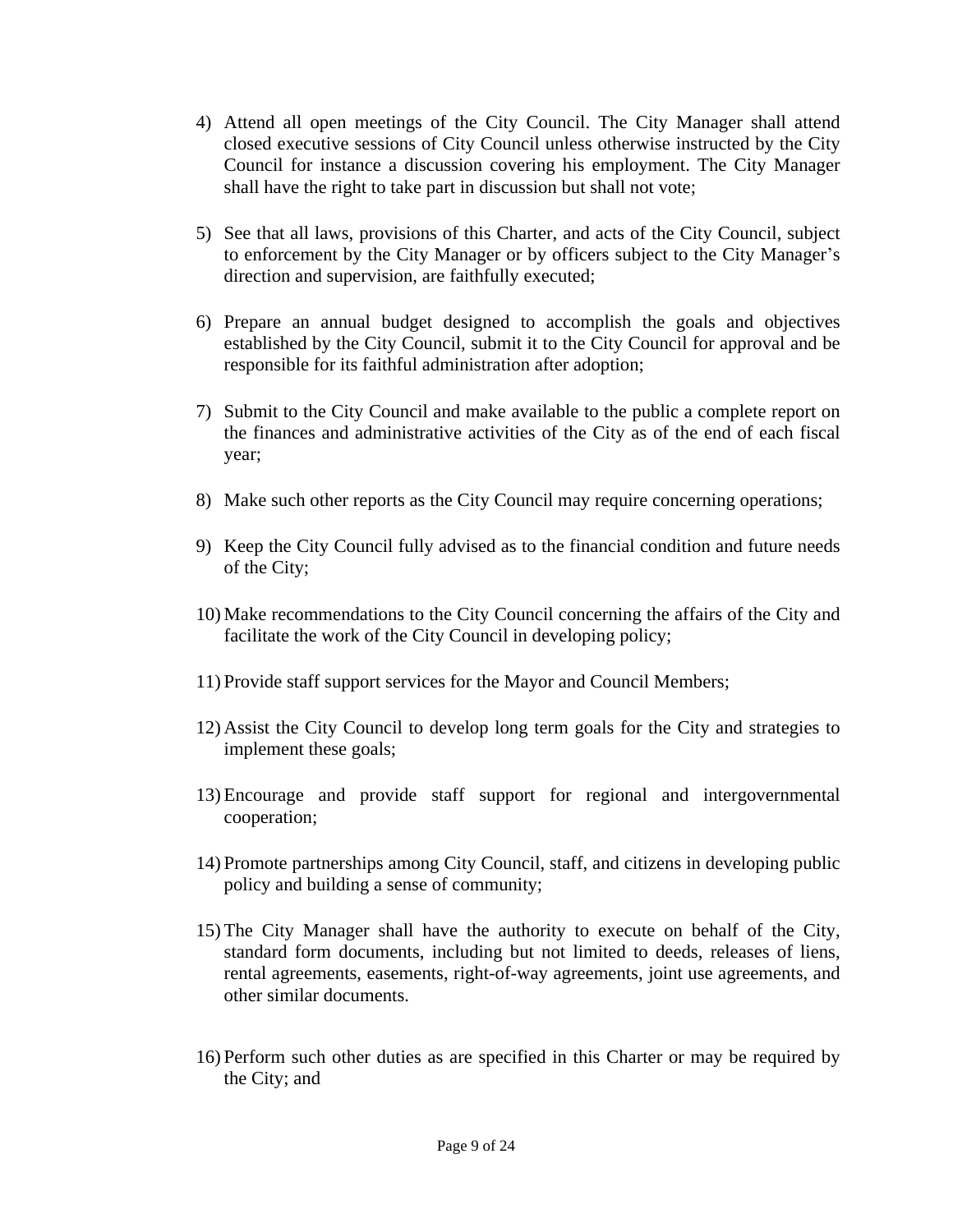17) Prepare the agenda of each meeting of the City Council in accordance with this Charter and the rules of procedure adopted by the City Council.

#### **Section 4.03 Acting City Manager**

- (a) The City Manager shall designate a qualified employee or officer of the City to be the Acting City Manager, who shall act as the City Manager in the absence of the City Manager.
- (b) Neither the Mayor nor any Council Member may be designated as the Acting City Manager.
- (c) If the City Manager's absence exceeds sixty (60) days, then the City Council may remove the Acting City Manager designated by the City Manager and designate a new Acting City Manager, who shall act as City Manager until the City Council, at any time thereafter, either designates a new Acting City Manager or appoints a new City Manager.

## **Section 4.04 City Attorney**

- (a) The City Council shall appoint, by a majority vote of the entire City Council, a licensed attorney of the State of Texas to be the City Attorney, who shall be subject to the direction and supervision of the City Council.
- (b)The City Attorney may be removed by a majority of the entire City Council.

# **Section 4.05 Municipal Judge**

The City Council shall appoint Municipal Judge(s) to serve a term of two (2) years unless removed by a unanimous vote of the entire City Council

#### **Section 4.06 Chief of Police**

The City Manager shall appoint and may remove the Chief of Police subject to the approval of the City Council. Said Chief of Police shall be subject to the direction and supervision of the City Manager.

#### **Section 4.07 Fire Chief**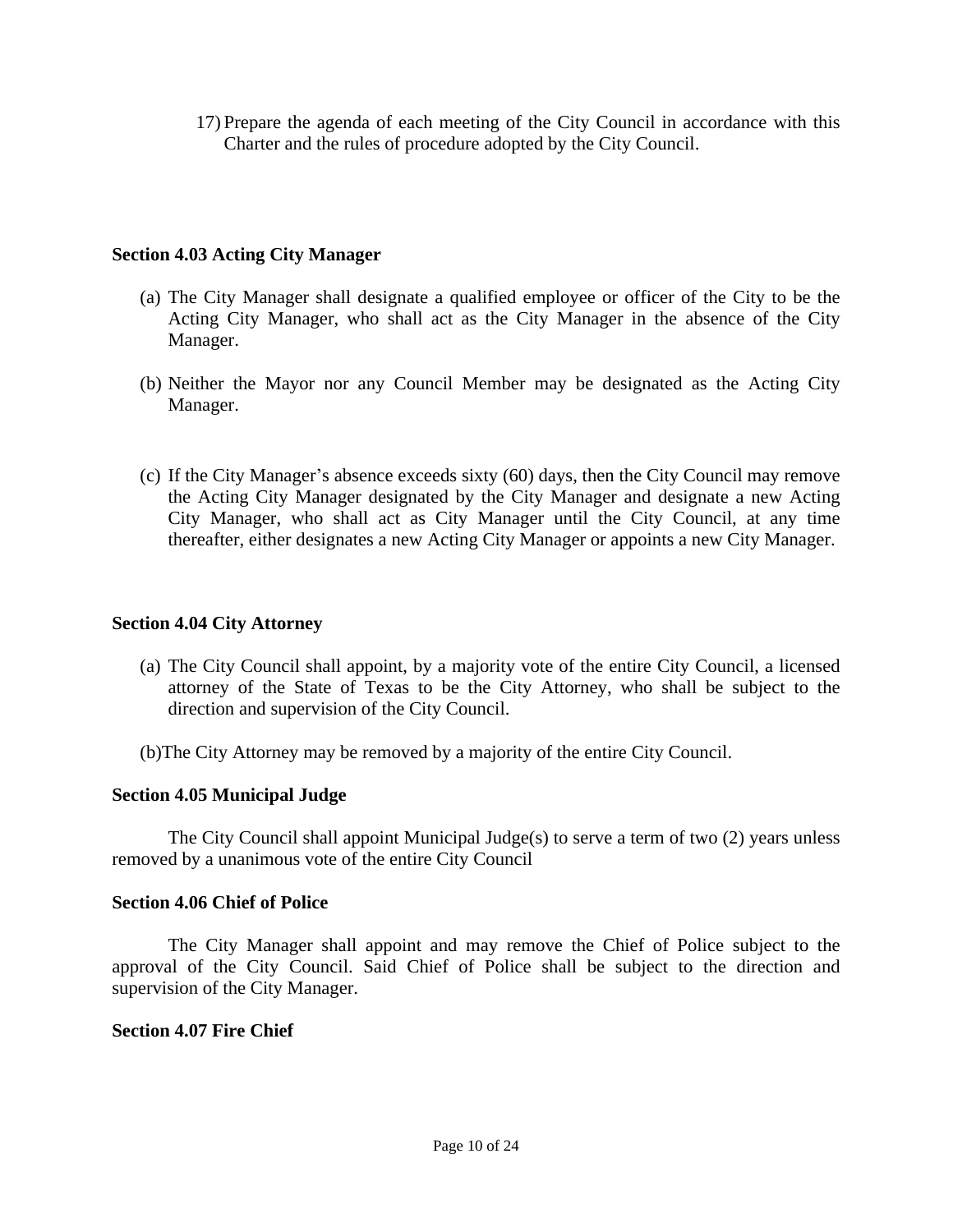The City Manager shall appoint and may remove the Fire Chief subject to the approval of the City Council. Said Fire Chief shall be subject to the direction and supervision of the City Manager**.**

#### **Section 4.08 City Secretary**

The City Manager shall appoint and may remove the City Secretary subject to the approval of the City Council, The City Secretary shall be subject to the direction and supervision of the City Council and City Manager

## **Section 4.09 Chief Financial Officer**

The City Manager shall appoint and may remove the Chief Financial Officer of the City subject to the approval of the City Council, who shall be subject to the direction and supervision of the City Manager.

## **Section 4.10 Boards and Commissions; Qualification**

Except as otherwise provided by this Charter, ordinance or other law, each candidate for appointment as a member of a board or commission shall have resided within the corporate limits of the City, or within territory annexed prior to the appointment, for at least one hundred eighty (180) days preceding the appointment.

# **Section 4.11 Planning and Zoning Commission**

The City Council shall create a Planning Commission and a Zoning Commission, and may combine or, after being combined, separate the same at its discretion.

#### **Section 4.12 Administrative Departments**

This Charter authorizes such administrative departments as are required to be maintained by the Charter or as are established by ordinance including but not limited to Police, Fire, and the Board of Adjustment.

# **ARTICLE V. FINANCIAL ADMINISTRATION**

#### **Section 5.01 Fiscal Year**

The Fiscal Year of the City shall be from October 1 through September 30.

#### **Section 5.02 Annual Budget**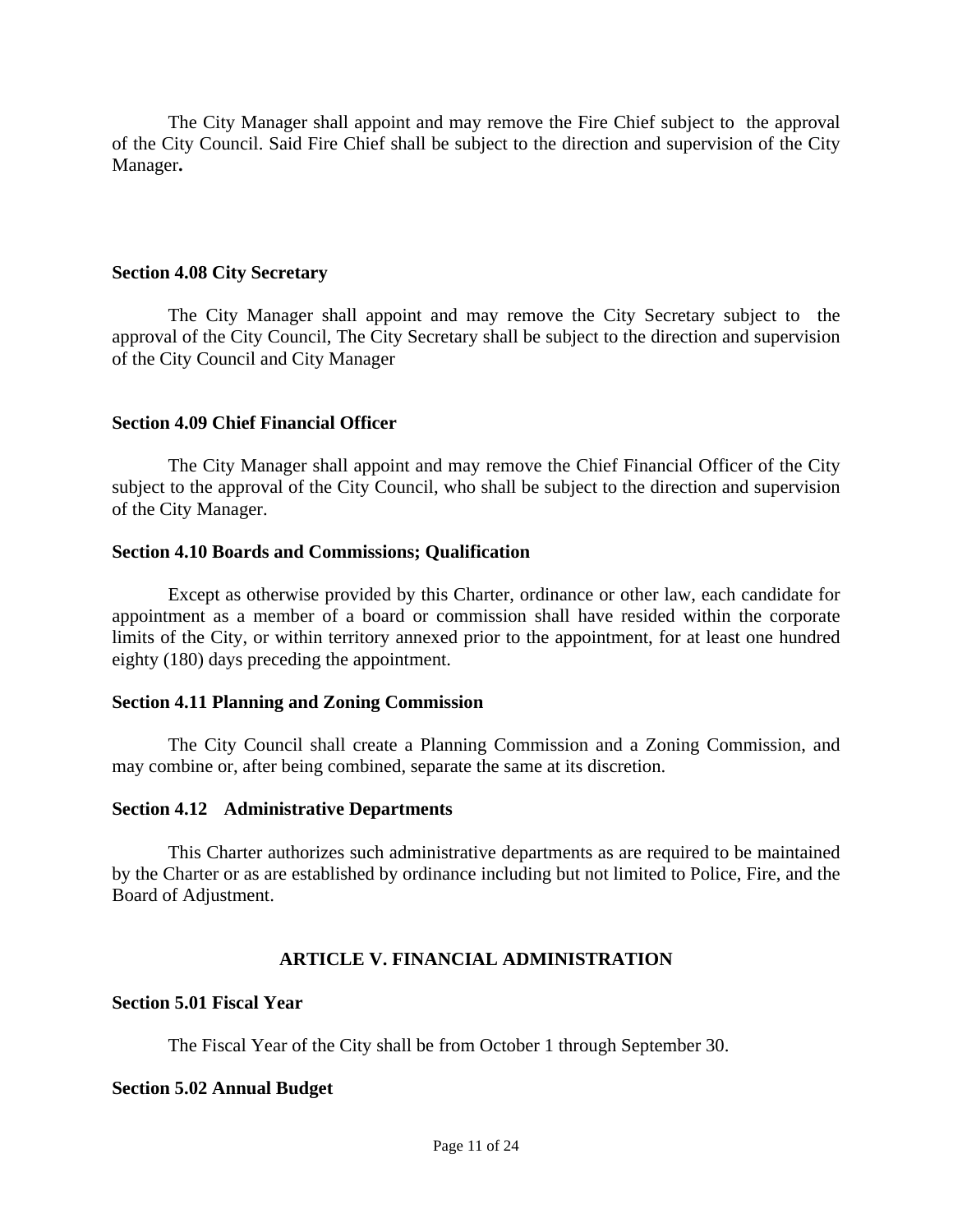The City Manager shall submit the annual budget to the City Council, in sufficient detail so that the City Council may make an informed decision, no later than thirty (30) days before the beginning of the Fiscal Year. No transfers of appropriations between departmental budgets shall be permitted without the approval of the City Council.

## **Section 5.03 Capital Program**

- (a) The City Manager shall prepare and submit to the City Council a five (5) year Capital Program at least three (3) months prior to the final date for submission of the budget. The Capital Program shall include:
	- (1) A clear general summary of its contents;
	- (2) A list of all capital improvements which are proposed to be undertaken during the five (5) fiscal years next ensuing, with appropriate supporting information as to the necessity of such improvements; and
	- (3) Cost estimates, method of financing, and recommended time schedules for each such improvement
- (b) The City Council shall give notice of a public hearing on the proposed Capital Program and shall hold said hearing in the same manner as for the annual budget. The hearing for the proposed Capital Program and the notice of same may be in conjunction with the annual budget. The City Council shall, by resolution, adopt the Capital Program with or without amendment after the public hearing and on or before the last day of the current fiscal year.

#### **Section 5.04 Annual Audit**

The City Council shall provide for an independent annual audit of all city accounts and may provide for more frequent audits as it deems necessary. An independent certified public accountant or firm of such accountants shall make such audits. Such audits should be performed in accordance with Generally Accepted Auditing Standards (GAAS) and Generally Accepted Governmental Auditing Standards (GAGAS). The Council shall designate no fewer than three of its members to serve as an Audit Committee. This Committee shall:

- (1) Lead the process of selecting an independent auditor;
- (2) Direct the work of the independent auditor as to the scope of the annual audit and any matters of concern with respect to internal controls; and

(3) Receive the report of the internal auditor and present that report to the council with any recommendations from the Committee.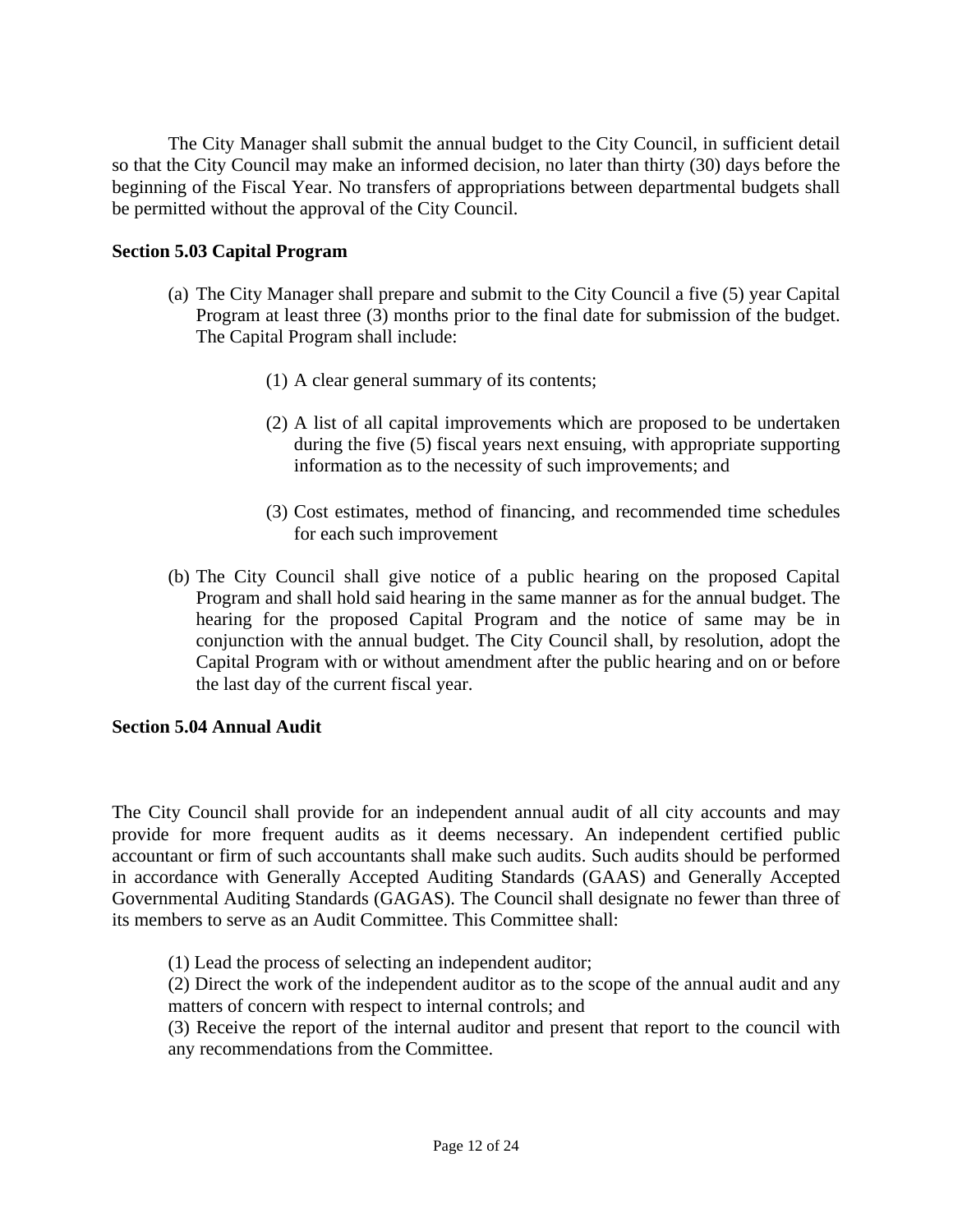The council shall, using competitive bidding for professionals, designate such accountant or firm annually, or for a period not exceeding five years, but the designation for any particular fiscal year

shall be made no later than 30 days after the beginning of such fiscal year. The standard for independence is that the auditor must be capable of exercising objective and impartial judgment on all issues encompassed within the audit engagement. No accountant or firm may provide any other services to the city during the time it is retained to provide independent audits to the city. The city council may waive this requirement by a majority vote at a public hearing. If the state makes such an audit, the council may accept it as satisfying the requirements of this section. The council also has a responsibility to and may institute performance and management audits to evaluate the operations of departments, services, and programs.

# *Commentary. [this commentary will be deleted in the final version.]*

*Since the value of independent audits is directly related to the caliber of those who conduct them, it is provided that certified public accountants be retained, except when a state audit is required. Selection of a professional accountant or firm does not lend itself to the usual requirement, however, of choosing the ―lowest responsible bidder.‖ While the council should not*

*disregard cost, this is a case where the factors of competence, reliability and reputation are more significant. For an audit to be most beneficial, some of it must extend over the entire year, which necessitates designation of the auditor during the first month. If the state conducts periodic audits of the city's finances that meet council-established requirements, the state audit may be an acceptable and money-saving substitute for an audit by a private firm. While the Model emphasizes financial audits, the council also has a responsibility to institute performance and management audits to evaluate the operations of departments, services, and programs.*

# **Section 5.05 Purchasing and Contracts**

All sales of City property, purchases made, and contracts executed by the City shall be made in accordance with the requirements of the constitution and laws of the State of Texas, as amended. The City Manager shall submit to the City Council for approval a financial purchasing policy that at least sets the limits of spending authority.

# **Section 5.06 Exemptions from Garnishment**

The City's municipal funds shall not be subject to garnishment, and the City shall not be required to answer in garnishment proceedings.

# **Section 5.07 Borrowing Authority**

Debt issuances, including bonds or tax anticipation notes may be approved by the entire City Council with a supermajority vote.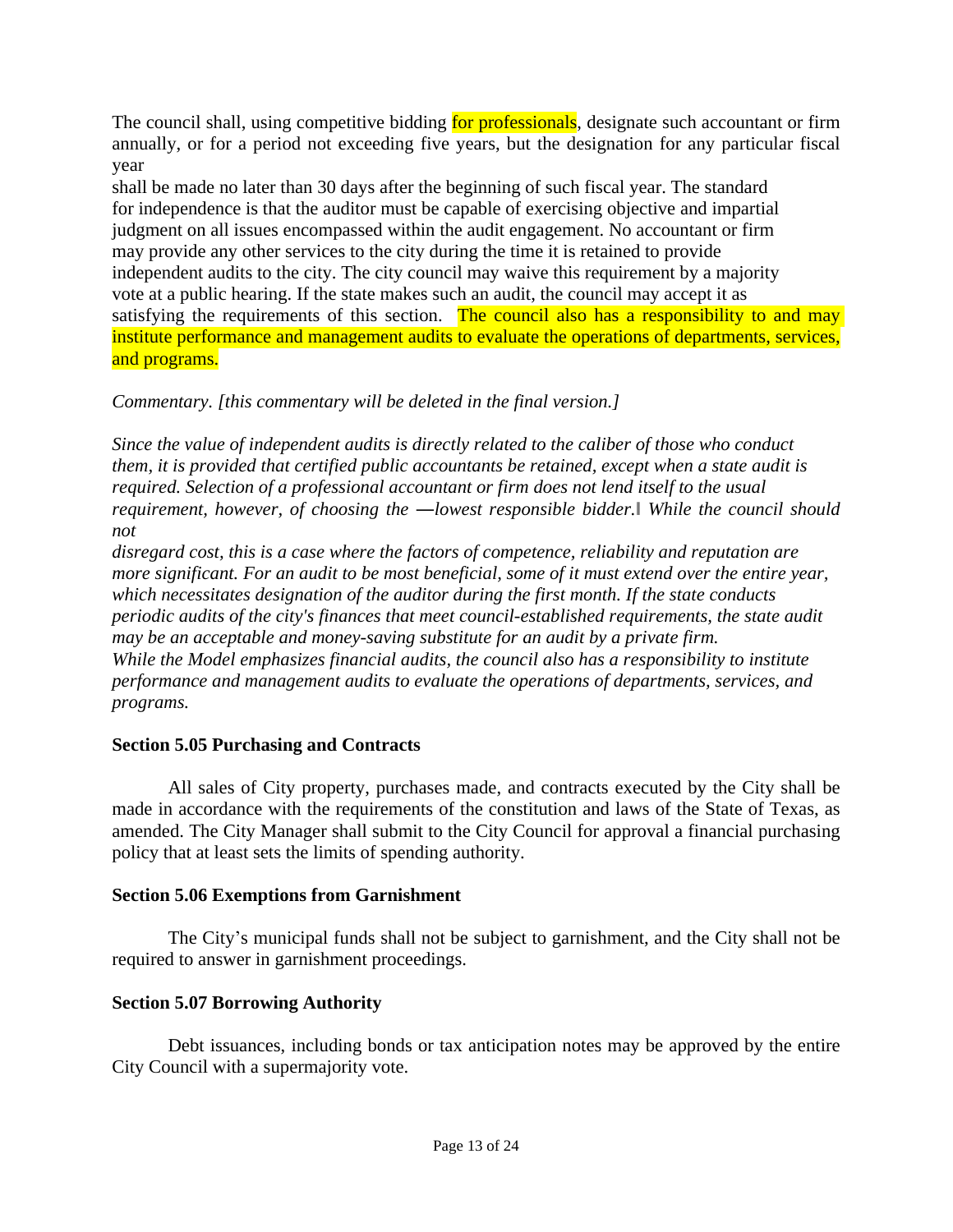# **ARTICLE VI. ELECTIONS**

#### **Section 6.01 General Election Date**

All general elections of the City shall be held on the November uniform election date.

#### **Sec. 6.02 Terms to be Staggered**

Terms of the City Council and Mayor shall be staggered as follows:

- (a) Three (3) Council Members (Place 1,3,5) and the Mayor shall be elected in oddnumbered years; and
- **(b)** Three (3) Council Members (Place 2,4,6) shall be elected in even-numbered years.

#### **Sec. 6.03 Filing Fee**

(a) A candidate's application for a place on the ballot shall be accompanied by a filing fee in an amount to be established by an ordinance adopted by the City Council, which shall also prescribe an alternative procedure to payment of the fee.

(b) A filing fee may not be refunded.

# **ARTICLE VII. INITIATIVE, REFERENDUM, AND RECALL**

#### **Sec. 7.01 General Authority**

(a) The registered voters of the City shall have the power to enact ordinances through the initiative process set forth in this Charter. Such power shall not extend to the enactment of ordinances relating to the adoption or amendment of the City budget or any capital expenditure; the appropriation of money; the levying of taxes; the adoption or amendment of a comprehensive plan; the adoption, amendment, or repeal of zoning districts or regulations; the annexation or dis-annexation of land; the setting of rates, fees, charges, or assessments; the setting of salary or compensation of officers or employees;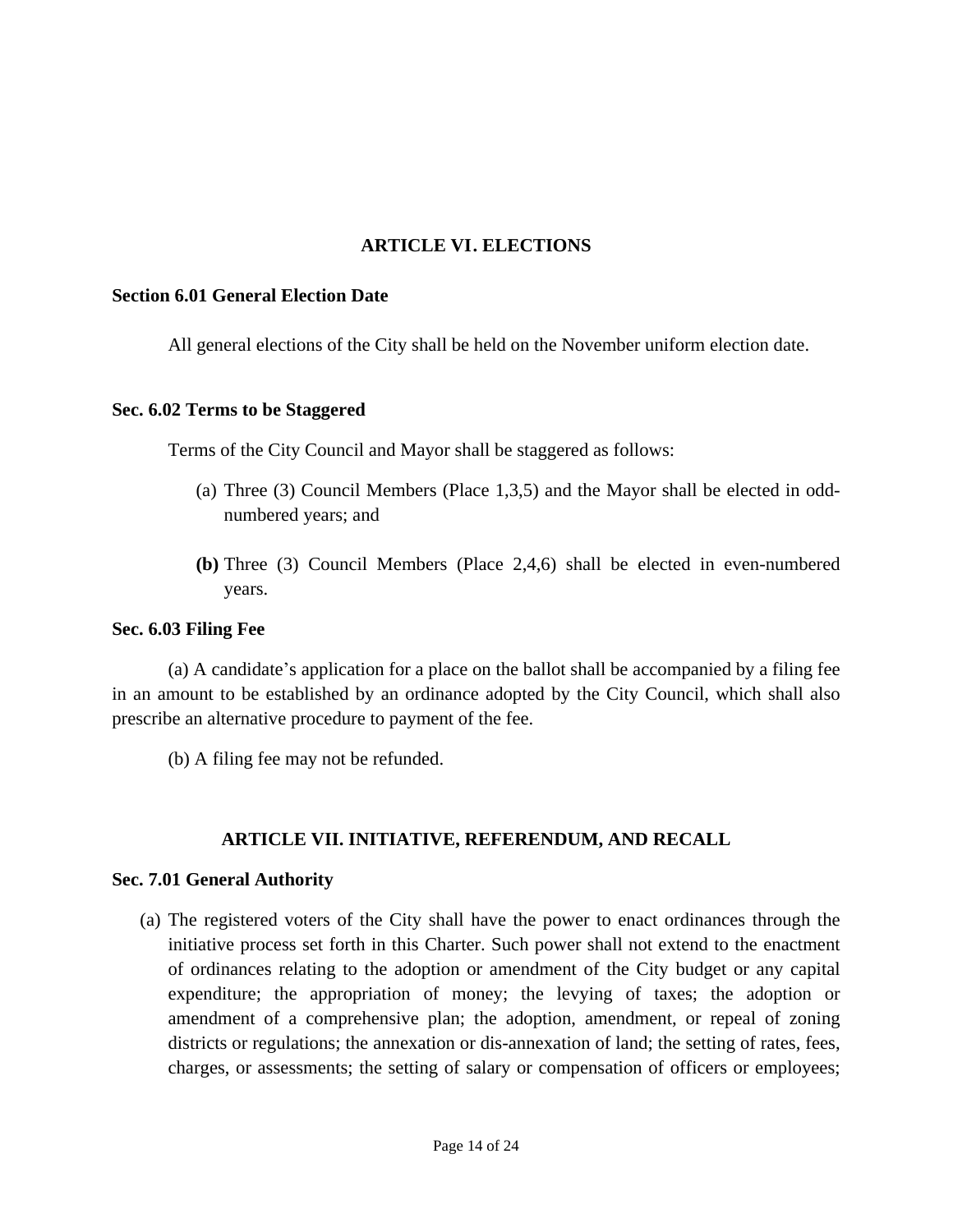or the granting of franchises. No ordinance shall be subject to more than one initiative election per twelve (12) month period.

- (b) The registered voters of the City shall have the power to repeal ordinances through the referendum process set forth in this Charter. Such power shall not extend to the enactment of ordinances relating to the adoption or amendment of the City budget or any capital expenditure; the appropriation of money; the levying of taxes; the adoption or amendment of a comprehensive plan; the adoption, amendment, or repeal of zoning districts or regulations; the annexation or dis-annexation of land; the setting of rates, fees, charges, or assessments; the setting of salary or compensation of officers or employees; or the granting of franchises. No ordinance shall be subject to more than one referendum election per twelve (12) month period.
- (c) The registered voters of the City shall have the power to remove the Mayor or any Council Member from office through the recall process set forth in this Charter. Such power shall not be exercised within six months of the election of the person sought to be removed and no person shall be subject to more than one recall election per term.

# **Sec. 7.02 Petitions for Initiative, Referendum, and Recall, Generally**

- (a) Any registered voter of the City may commence initiative, referendum, or recall proceedings by filing with the City Secretary a petition as required by this Article. The notice of intent to circulate a petition for recall required by this subsection may not be filed sooner than six months after the election of the person sought to be removed and must be filed prior to the date of signing of each signature contained in the petition.
- (b) At least one signer of the petition must swear or affirm before a notary public or other person authorized to administer oaths that each signature on the petition was made by the person whose signature it purports to be, and that oath must be memorialized on the petition.
- (c) A petition is valid if:
	- 1) The petition complies with the applicable requirements of this Article and Chapter 277, Texas Election Code; and
	- 2) The petition is filed after the notice of intent to circulate a petition is properly filed under subsection (a), if applicable.
- (d) The City Council shall adopt, by resolution or ordinance, a petition form or forms for initiative, referendum, and recall, which shall provide for all categories of information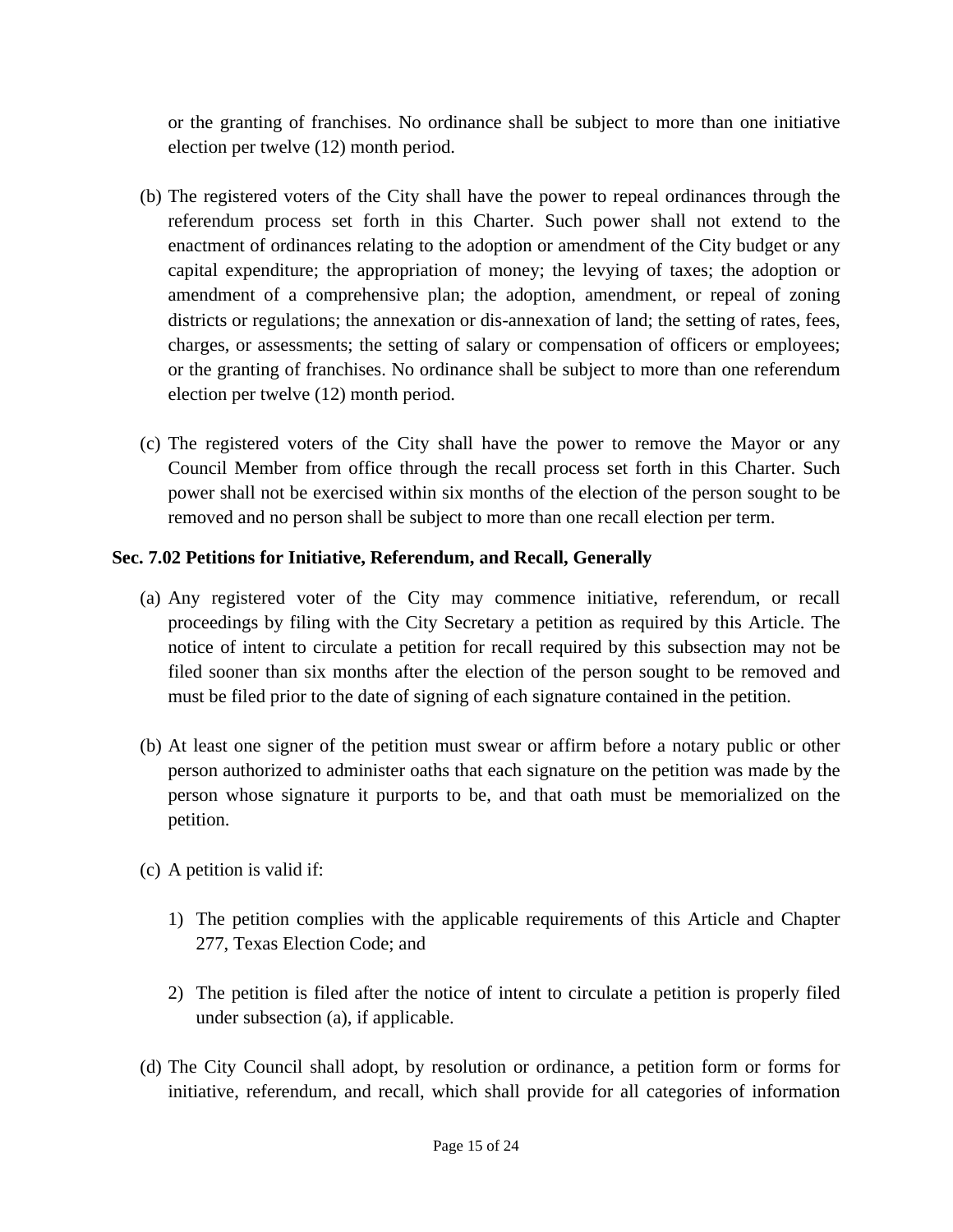required for a petition to be considered valid under this Article, provided that a petition that is otherwise valid shall not be considered invalid for failure to use such form.

- (e) Not later than the tenth  $(10<sup>th</sup>)$  business day after the date a petition is filed, the City Secretary shall review the petition and determine whether the petition is valid. If the City Secretary determines the petition is valid, the City Secretary shall attach a certificate to the petition stating that the petition is valid and submit the petition and certificate to the City Council as soon as practicable. If the City Secretary determines that the petition is not valid:
	- 1) The City Secretary shall attach a certificate to the petition stating the facts supporting the determination that the petition is not valid;
	- 2) The City Secretary shall notify the person who filed the petition of the City Secretary's determination;
	- 3) The City Secretary shall return the petition to the person who filed it; and
	- 4) The petition may be amended or supplemented and resubmitted not later than the tenth business day after the date of the certification under Subdivision (1). The City Secretary shall determine the validity of a petition resubmitted under this subdivision in the same manner as the original submission except that, if the City Secretary determines the petition is not valid, then the petition may not be further amended or supplemented.

# **Sec. 7.03 Petitions for Initiative, Specifically**

- (a) A petition for initiative must contain the signatures of at least ten (10) percent of the registered voters of the City and must set forth in full the text of the ordinance sought to be enacted.
	- 1) Upon a valid petition and certificate being submitted to the City Council by the City Secretary, the City Council shall hold a public hearing on the matter as soon as practicable, at which any resident of the City may be heard. At the conclusion of the public hearing, the City Council shall either: Adopt the ordinance set forth in the petition without any change in substance; or
	- 2) Order an initiative election to be held on the first uniform election date that occurs seventy-eight (78) days after the date of the order.

# **Sec. 7.04 Petitions for Referendum, Specifically**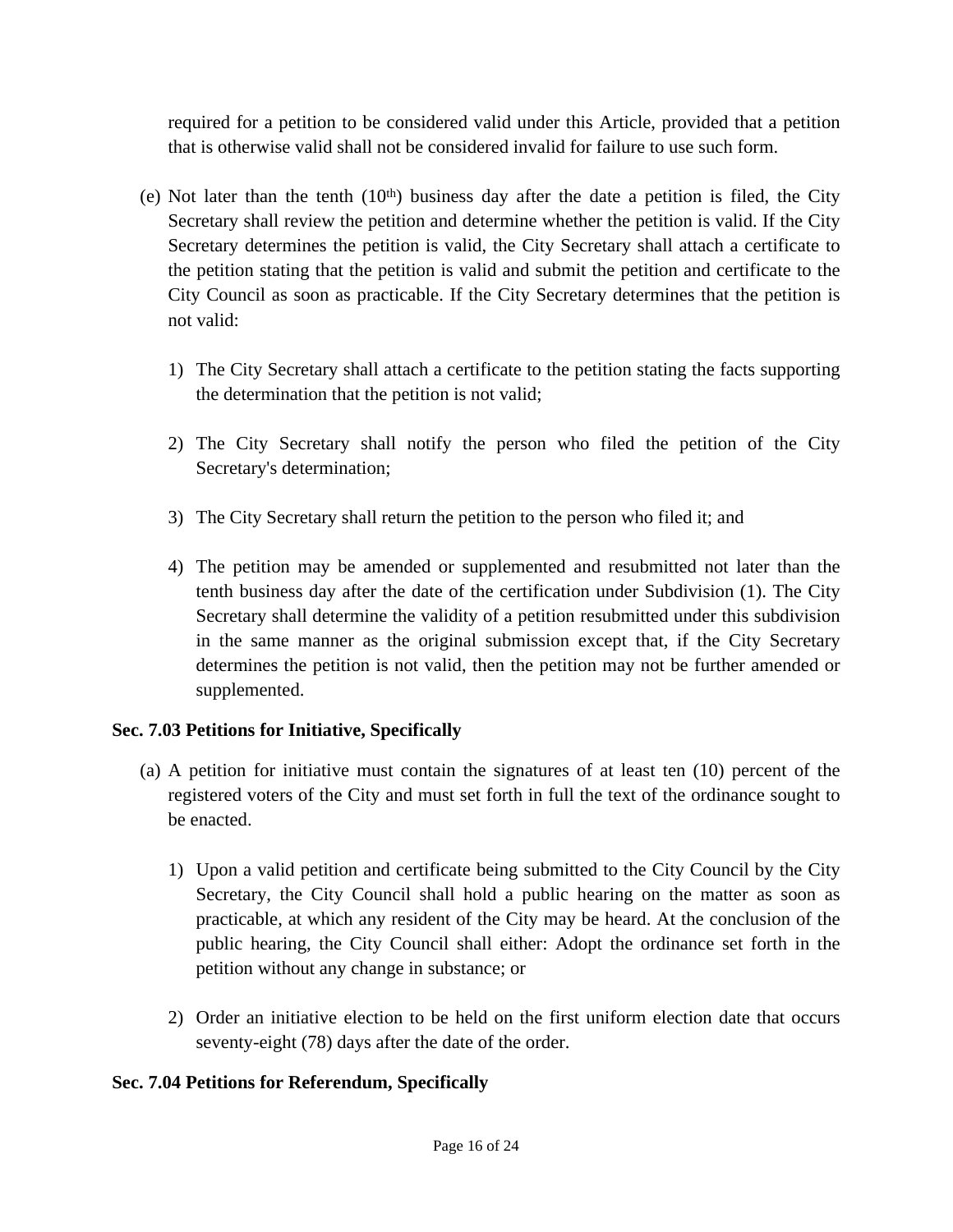- (a) A petition for referendum must contain the signatures of at least twenty (20) percent of the registered voters of the City and must cite and attach the ordinance sought to be repealed and any and all amendments thereto.
- (b) Upon a valid petition and certificate being submitted to the City Council by the City Secretary, the City Council shall hold a public hearing on the matter as soon as practicable, at which any resident of the City may be heard. At the conclusion of the public hearing, the City Council shall either:
	- 1) Repeal the ordinance cited and attached to the petition and any and all amendments thereto; or
	- 2) Order a referendum election to be held on the first uniform election date that occurs seventy-eight (78) days after the date of the order.

# **Sec. 7.05 Petitions for Recall, Specifically**

- (a) A petition for recall must contain the signatures of at least twenty-five (25) percent of the registered voters of the City, must state the full name and title of the person whose removal is sought, and must state the reasons for seeking removal.
- (b) Upon a valid petition and certificate being submitted to the City Council by the City Secretary, the City Council shall hold a public hearing on the matter as soon as practicable, at which only the person whose removal is sought may be heard. Unless the person whose removal is sought resigns prior to the conclusion of the public hearing, at the conclusion of the public hearing, the City Council shall order a recall election to be held on the first uniform election date that occurs seventy-eight (78) days after the date of the order.

# **Sec. 7.06 Initiative, Referendum, and Recall Elections**

- (a) The ballot for an initiative election shall be printed to permit voting for or against the ordinance sought to be enacted and shall set forth the nature of the ordinance sufficiently to identify it. If less than a majority of the votes received at the initiative election are in favor of the ordinance, the ordinance is void. If a majority of the votes received are in favor of the ordinance, the ordinance shall be deemed enacted and become effective upon the passing of the resolution canvassing the election, and the City Council may only amend or repeal the ordinance after a three (3) year period from the date said ordinance became effective and then only upon an affirmative vote of two-thirds (2/3rds) of the entire City Council.
- (b) The ballot for a referendum election shall be printed to permit voting for or against the ordinance sought to be repealed and shall set forth the nature of the ordinance sufficiently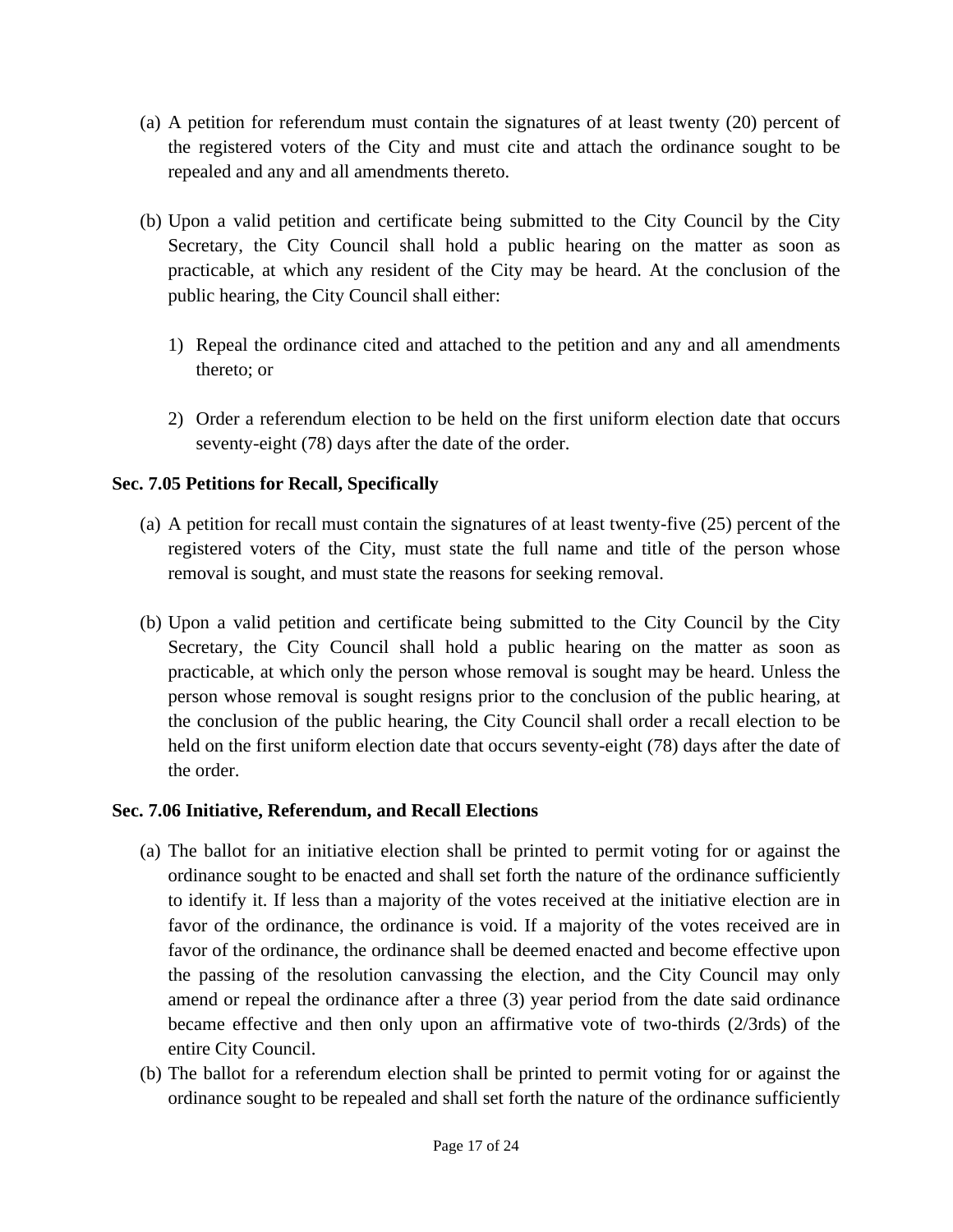to identify it. If a majority of the votes received at the referendum election are in favor of the ordinance, the ordinance remains in effect. If less than a majority of the votes are in favor of the ordinance, the ordinance shall be deemed repealed and become void upon the passing of the resolution canvassing the election, and the City Council may only reenact the ordinance after a three (3) year period from the date said ordinance was repealed and then only upon an affirmative vote of two-thirds (2/3rds) of the entire City Council.

**(c)** The ballot for a recall election shall be printed to permit voting for or against the removal of the person sought to be removed and shall state the full name and title of the person. If less than a majority of the votes received at the recall election are in favor of removal of the person named on the ballot, the person remains in office. If a majority of the votes received are in favor of the removal of the person, the person's office shall be deemed vacant upon the passing of the resolution canvassing the election, and the vacancy shall be filled in the manner prescribed by this Charter for filling such vacancy. A person removed by recall may not be appointed to fill the vacancy and may not be a candidate in any election called to fill the vacancy.

# **Sec. 7.07 Relief by Writ of Mandamus**

If any officer or employee of the City fails or refuses to perform any duty required under this Article, any citizen may file with the appropriate court for a writ of mandamus to force the officer or employee to perform such duty.

# **ARTICLE VIII. GENERAL PROVISIONS**

#### **Sec. 8.01 Construction**

This Charter shall not be construed as a mere grant of enumerated powers but shall be construed as a general grant of power and as a limitation of power on the government of the City in the same manner as the Constitution of Texas is construed as a limitation on the powers of the Legislature. Except where expressly prohibited by this Charter, each and every power under Article XI, Section 5 of the Constitution of Texas, which it would be competent for the people of the City to expressly grant to the City, shall be construed to be granted to the City by this Charter.

#### **Sec. 8.02 General Prohibitions**

(a) No employee or official of the City, whether elected or appointed, shall orally, by letter or otherwise solicit or assist in soliciting any assessment, subscription, or contribution for any political party or political purpose whatever from any subordinate official or employee holding any compensated position with the City.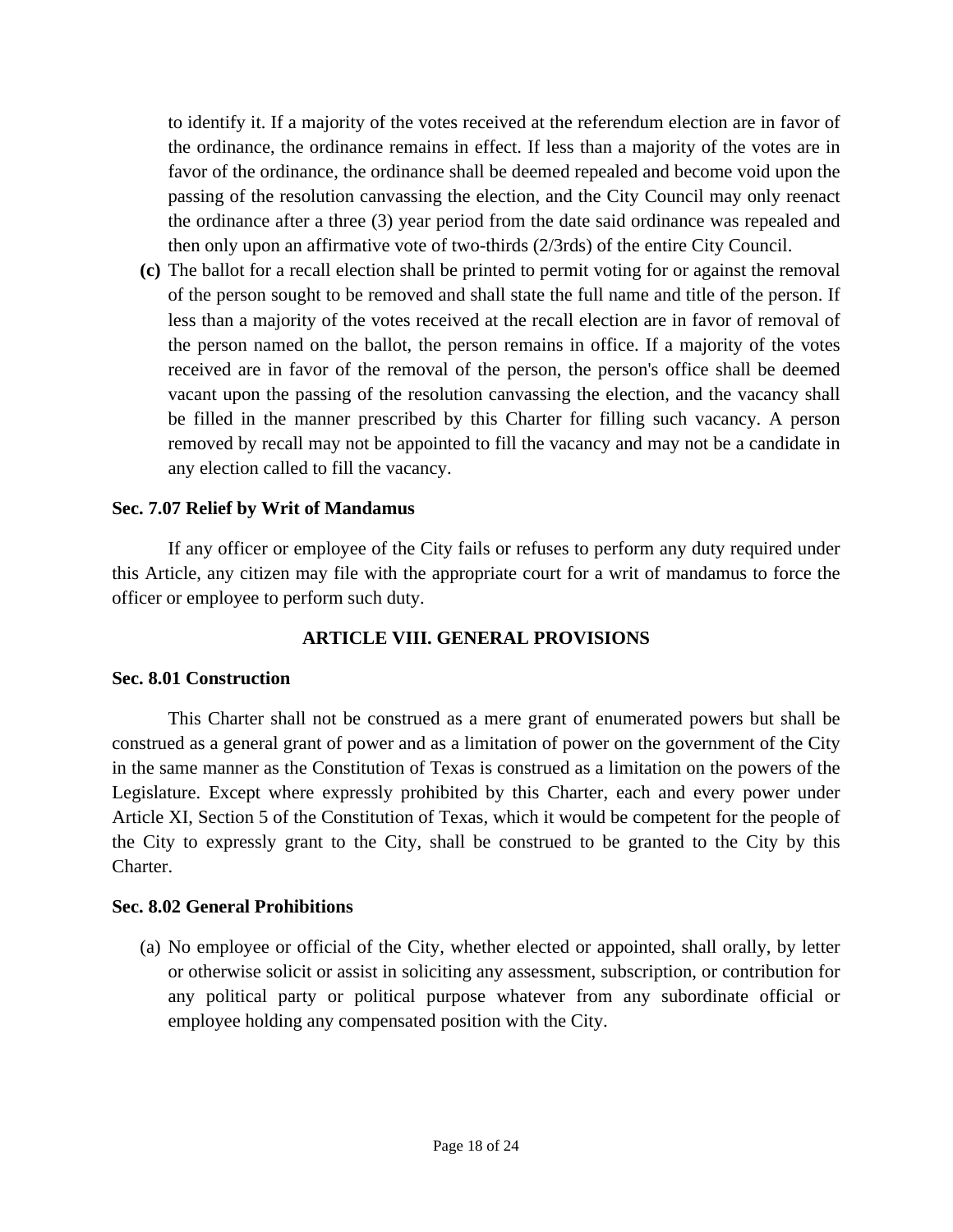- (b) No person who holds any compensated position with the City shall solicit or receive any contribution to the campaign funds of any candidate for municipal office or take any part in the management, affairs, or political campaign of any municipal candidate.
- (c) No person who seeks appointment or promotion with respect to any position or office of the City shall directly or indirectly give, render, or pay any money, service, or other thing of value to any person for or in connection with his or her test, appointment, proposed appointment, promotion, or proposed promotion.
- (d) Any employee who is found to have violated any provision of this section shall be terminated or suspended, at the discretion of the City Manager, and any elected or appointed official who is found to have violated any provision of this section shall forfeit their office and be ineligible for election or appointment to any office of the City for five years.
- (e) Any elected or appointed official who is convicted of an offense under Section 36.02 of the Texas Penal Code shall be permanently ineligible for election or appointment to any office of the City.

# **Sec. 8.03 Exemption from Bond, Undertaking or Security**

It shall not be necessary in any action, suit, appeal, or proceeding in which the City is a party for any bond, undertaking, or security to be executed by or on behalf of the City, but all such actions, suits, appeals, or proceedings shall be conducted in the same manner as if bonds, undertaking, or security had been given.

# **Sec. 8.04 Liability Coverage for City Officials**

The City shall provide liability coverage to all officials and officers in an amount to be determined by the City Council to provide protection for any claim, judgment, or litigation arising out of the official's or officer's actual or alleged error or misstatement of fact or omission or neglect or breach of duty, including misfeasance, malfeasance, or nonfeasance, by the official or officer in the discharge of their duties with the City, individually or collectively, or any matter claimed against them solely by reason of their being or having been City officials or officers.

# **Sec. 8.05 Severability**

If any section or part of a section of this Charter shall be held invalid by a court of competent jurisdiction, such holding shall not affect the remainder of this Charter nor the context in which such section or part of a section so held invalid may appear.

# **Sec. 8.06 Non-Substantive Revisions**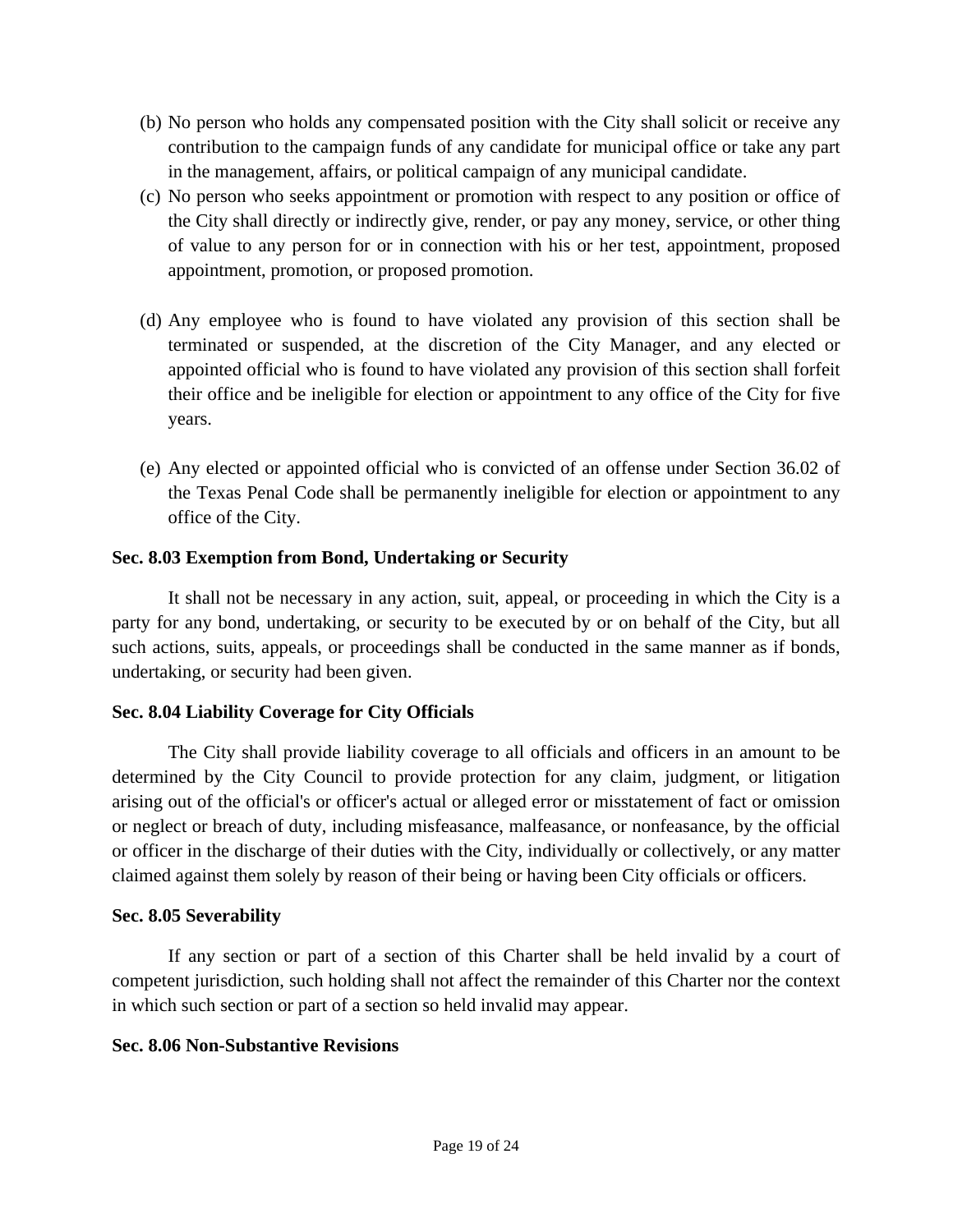- (a) The City Council may, without approval of the voters, adopt an ordinance that makes the following types of revisions to this Charter:
	- 1) Renumbering, revising titles, and rearranging parts thereof;
	- 2) Correcting errors in spelling, grammar, cross-references, and punctuation; or
	- 3) Revising language to reflect modern usage and style.
- (b) A revision adopted under this section is not intended to and is not to be interpreted as making any substantive change in any Charter provision.

# **Sec. 8.07 Charter Review Commission**

- (a) Three (3) years after the adoption of this Charter and every six (6) years thereafter, the City Council shall appoint a Charter Review Commission composed of members from a pool of qualified applicants. Appointments shall be made at the first regular meeting following the anniversary date of the Charter's adoption. The Charter Review Commission shall serve for six (6) months, or a longer term if extended by the City Council and shall meet at least once each month during its term.
- (b) The Charter Review Commission must establish its own rules of procedure, which must require that a quorum consists of a majority of its members and that an affirmative vote of a majority of all members present is necessary to act.
- (c) The Charter Review Commission shall:
	- 1) Inquire into the operations of City government and review the Charter to determine whether it requires revision. Public hearings may be held, and the commission shall have the power to compel the attendance of City officers or employees and to require the submission of City records necessary to its inquiry and review;
	- 2) Propose any recommendations it deems desirable to ensure compliance with Charter provisions by City departments;
	- 3) Propose any Charter amendments it deems desirable to improve the effective application of the Charter to current conditions; and
	- 4) Make a written report of its findings and recommendations to the City Council.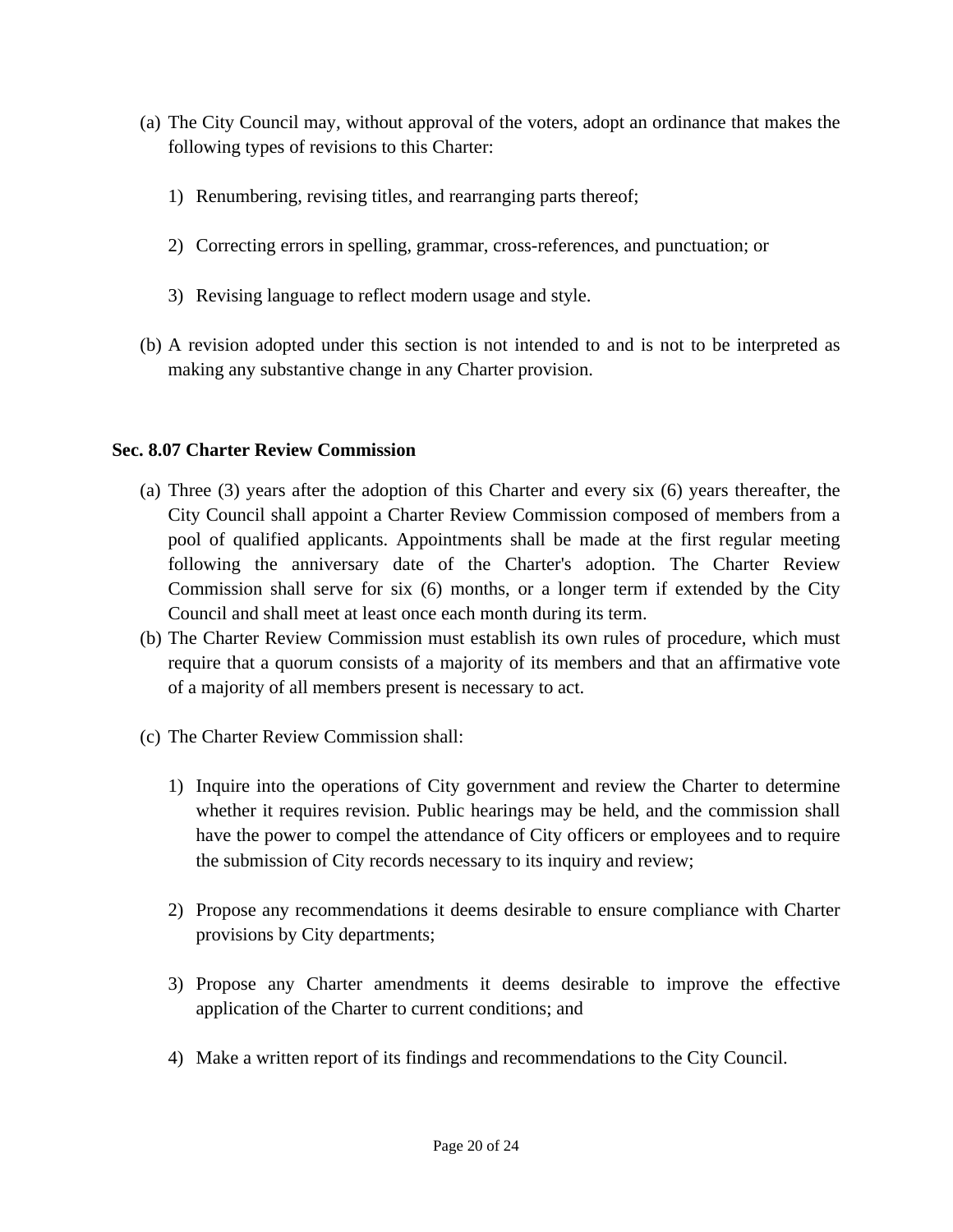(d) The City Council shall receive and have published in the City's official newspaper the Charter Review Commission's final report. It shall consider any recommendations and, if any amendments are presented, shall order the amendment or amendments submitted to the voters of the City.

## **Sec. 8.08 Comprehensive Plan**

- (a) The City Council shall adopt and implement a comprehensive plan to guide, regulate, and manage the future development within the corporate limits and the extraterritorial jurisdiction of the City, and to assure the most appropriate and beneficial use of land, water, and other natural resources, consistent with the public interest.
- (b) The comprehensive plan shall be reviewed and adopted no less than every five (5) years.

# **Sec. 8.09 Disaster Clause**

In case of disaster when a legal quorum of the City Council cannot otherwise be assembled due to multiple deaths or injuries, the surviving persons of the City Council, or highest surviving City official, if no elected official remains, shall, within twenty-four (24) hours of such disaster, request the highest surviving officers of the Bell County Commissioners Court to appoint a number of residents of the City equal to the number necessary to make a quorum to act during the emergency as the City Council. The newly appointed City Council shall call a City election within fifteen (15) days of their appointment, or as provided in the Texas Election Code, for election of the vacant offices, if for good reasons it is known a quorum of the present City Council will never again meet. If it is determined that a quorum of the present City Council will meet again, the appointed Council Members shall serve in their position until such time as the present Council Members may begin serving.

# **Sec. 8.10 Notice of Claim**

The City shall not be held liable on account of any claim for the death of any person or injuries to any person or damage to any property unless the person making such complaint or claiming such damages shall, within one hundred twenty (120) days after the time at which it is claimed such damages were inflicted upon such person or property, file with the City Manager a written statement, under oath, stating the nature and character of such damages or injuries, the extent of the same, the place where same happened, the circumstances under which same happened and the condition causing same, with a detailed statement of each item of damages and the amount thereof, giving a list of any witnesses known by affiant to have seen the accident.

# **Sec. 8.11 Power to Settle Claims**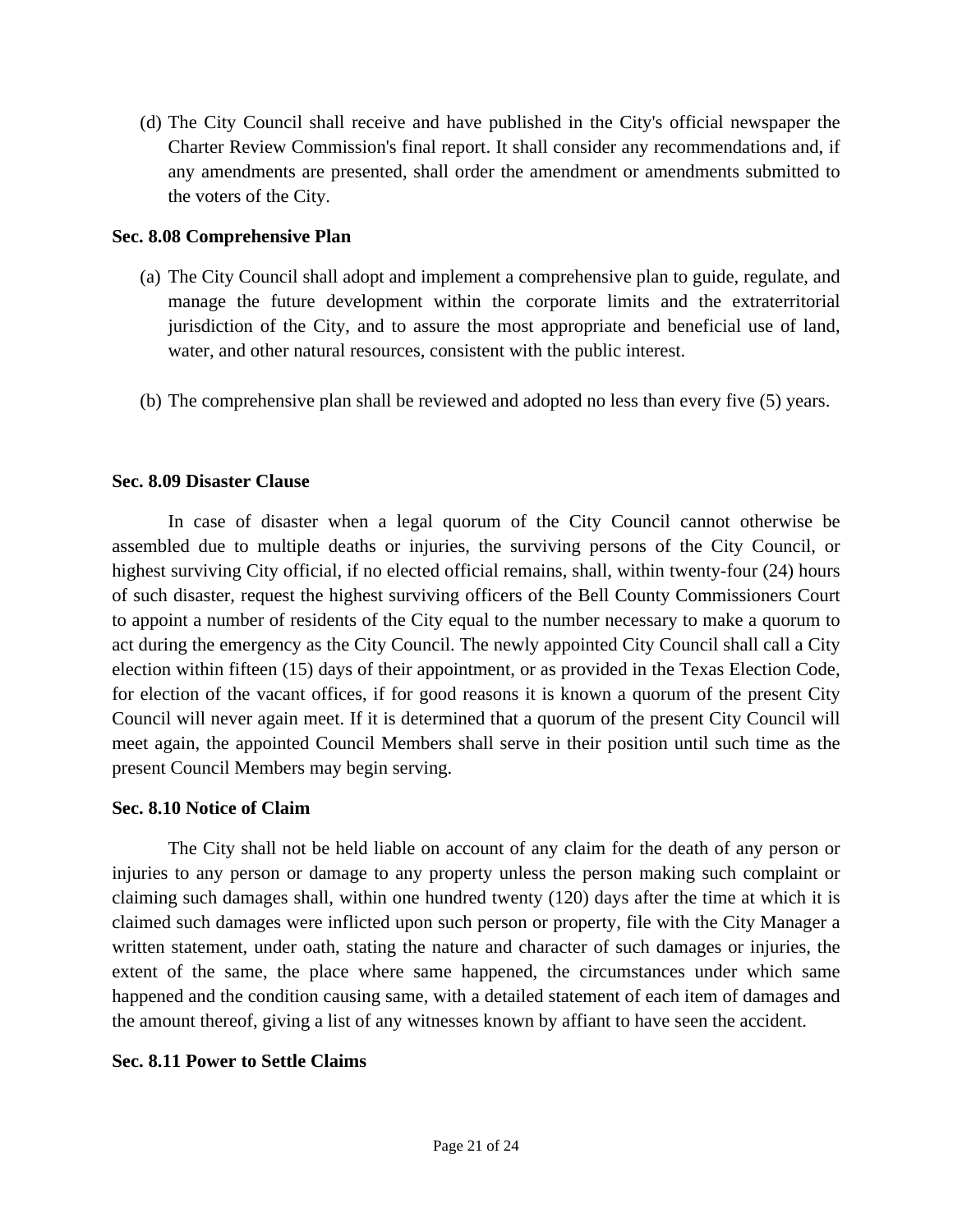The City Council shall have the power to compromise and settle any and all claims and lawsuits of every kind and character, in favor of, or against the City, including suits by the City to recover delinquent taxes, after consulting with the City Attorney.

# **Sec. 8.12 Service of Process Against the City**

All legal process against the City shall be served upon the City Manager.

# **Sec. 8.13 Public Hearings**

- (a) If any law requires that more than one public hearing be held on the same subject matter by the City Council or by any board, commission, or other body of the City, then the hearings must be conducted not less than twenty-four (24) hours apart unless otherwise prescribed by such law.
- (b) This section does not prohibit the City Council or any board, commission, or other body of the City from conducting joint public hearings.

# **Sec. 8.14 Property Not Exempt from Special Assessments**

No property of any kind, by whomsoever owned or held or by whatsoever institution, agency, political subdivision or organization, owned or held, whether in trust or by non-profit organization, or corporation, or by foundation, or otherwise, (except property of the City), shall be exempt in any way from any special taxes, charges, levies and assessments except where required by state law.

# **Sec. 8.15 Penalty Clause**

- (a) Criminal Penalty. Any person who by himself or with others violates any provision of this Charter shall, in addition to any other penalty, be guilty of a misdemeanor and upon conviction thereof may be punishable by a fine of not more \$500.00. City Council shall enact an ordinance enforcing this section.
- (b) Civil Penalty. Upon the affirmative vote of two-thirds of the City Council any person who by himself or with others violates any provision of this Charter shall be, in addition to any other penalty provided for herein, subject to a civil fine of not more than \$500.00.

# **ARTICLE IX. TRANSITIONAL PROVISIONS**

# **Sec. 9.01 Existing Ordinances and Resolutions**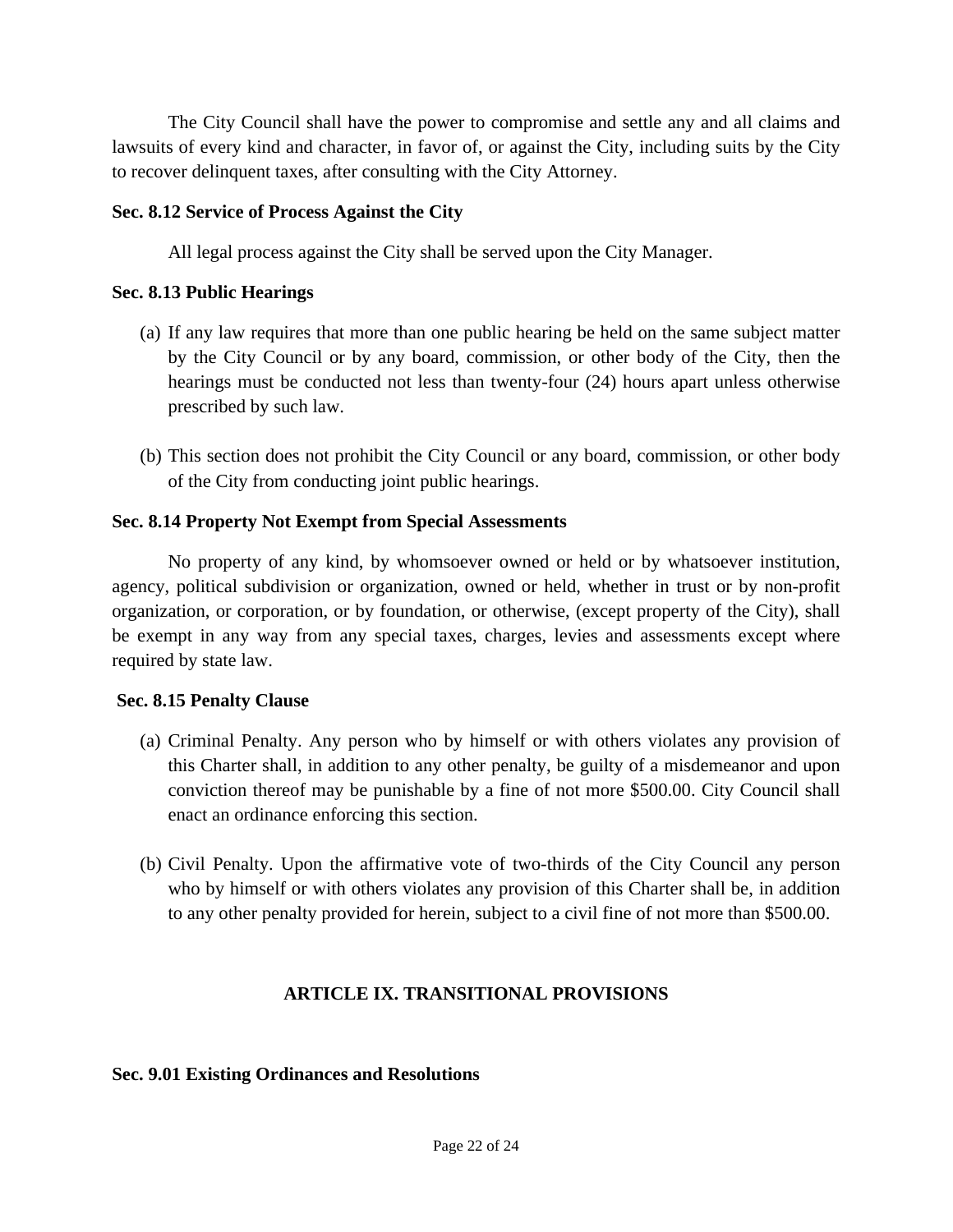At the time of initial adoption of this Charter, all existing ordinances, resolutions, regulations, and other prior actions of the City Council, not in conflict with this Charter, shall remain in effect without being subject to the provisions of this Charter for referendum.

# **Sec. 9.02 Officers and Employees**

- (a) Upon adoption of this Charter, the present persons filling elective offices on the City Council will continue to fill those offices for the terms for which they were elected.
- (b) Nothing in this Charter, except as otherwise specifically provided, shall affect or impair the rights or privileges of persons who are City officers or employees at the time of its adoption. Upon adoption of this Charter, the person presently serving as the City Manager shall be deemed to be the City Manager, subject to the provisions of this Charter.
- **(c)** Except as specifically provided by this Charter, if at the time this Charter takes full effect, a City administrative officer or employee holds any office or position which is or can be abolished by or under this Charter, he or she shall continue in such position or office until the taking effect of some specific provision under this Charter directing that he or she vacate the office or position.

# **Sec. 9.03 Pending Matters**

All rights, claims, actions, orders, franchises, contracts and legal administrative proceedings shall continue except as modified pursuant to the provisions of this Charter and in each case shall be maintained, carried on or dealt with by the City department, office, or agency appropriate under this Charter.

# **Sec. 9.04 Manner of Submission to Electors**

In preparing this Charter, the Charter Commission finds and decides that it is impractical to segregate each subject so as to permit a vote of "yes" or "no" on the same, for the reason that the Charter is so constructed that in order to enable it to work and function, it is necessary that it should be adopted in its entirety.

# **Sec. 9.05 Transition Elections**

In order to provide for a smooth transition from a five-member council, all elected in the same year to a six-member council, with staggered terms, as provided herein, the following election schedule shall be followed until such time as all Council Members are elected in accordance with this Charter:

a) A term of any Council Member and the Mayor that ends in May 2023 is extended to the time the November 2023 vote is canvassed and the election winners are declared.